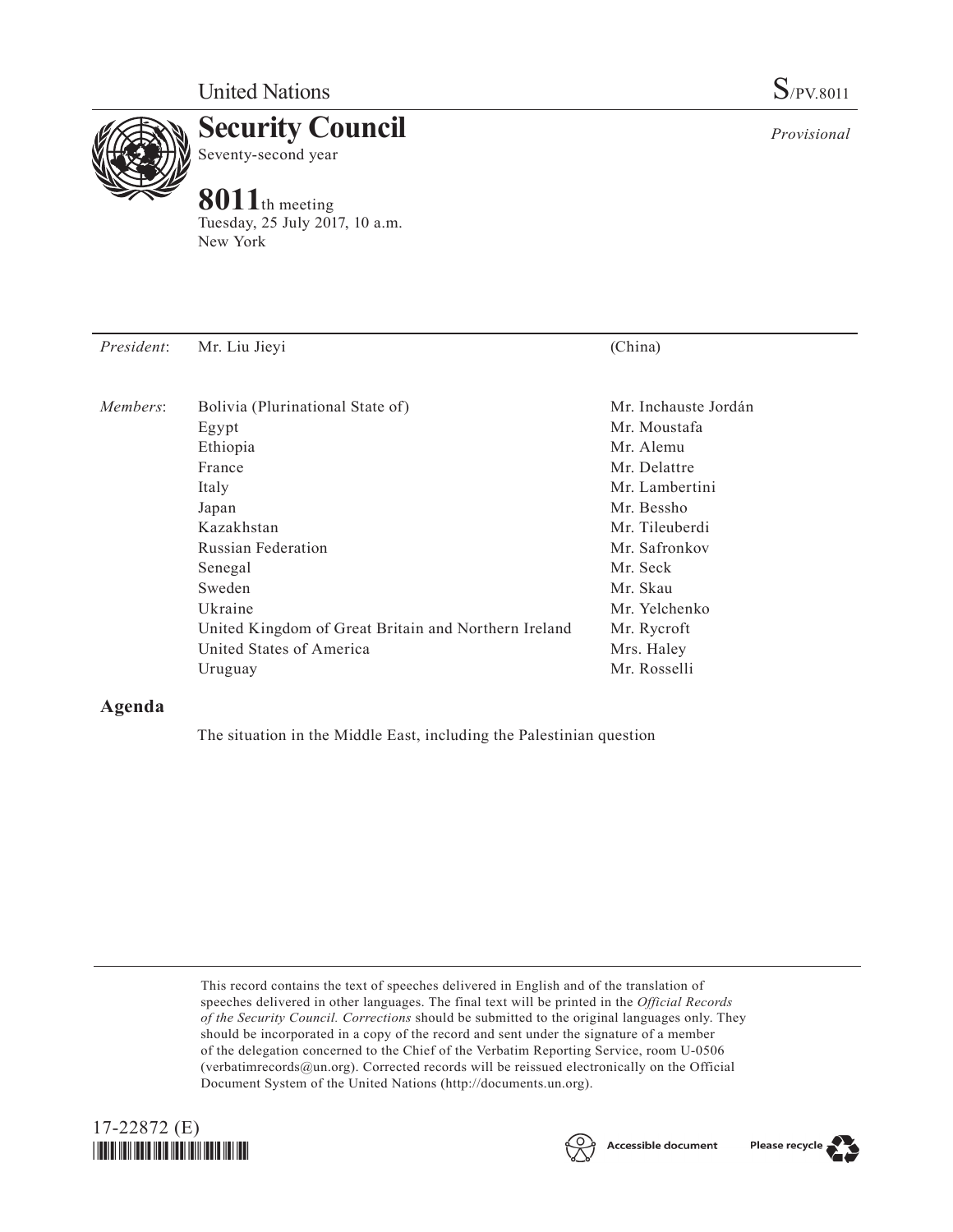*The meeting was called to order at 10.05 a.m.*

## **Adoption of the agenda**

*The agenda was adopted.*

## **The situation in the Middle East, including the Palestinian question**

**The President** (*spoke in Chinese*): In accordance with rule 37 of the Council's provisional rules of procedure, I invite the representatives of Algeria, Argentina, Bahrain, Bangladesh, Botswana, Brazil, Costa Rica, Cuba, Iceland, Indonesia, the Islamic Republic of Iran, Israel, Jordan, Kuwait, Lebanon, Malaysia, Morocco, Namibia, Nigeria, Pakistan, Peru, Qatar, Saudi Arabia, South Africa, the Syrian Arab Republic, Turkey, the United Arab Emirates, Uzbekistan, the Bolivarian Republic of Venezuela and Viet Nam to participate in this meeting.

I propose that the Council invite the Permanent Observer of the Observer State of Palestine to the United Nations to participate in this meeting, in accordance with the provisional rules of procedure and the previous practice in this regard.

There being no objection, it is so decided.

In accordance with rule 39 of the Council's provisional rules of procedure, I invite Mr. Nickolay Mladenov, Special Coordinator for the Middle East Peace Process and Personal Representative of the Secretary-General, to participate in this meeting.

In accordance with rule 39 of the Council's provisional rules of procedure, I also invite the following individuals to participate in this meeting: Her Excellency Ms. Joanne Adamson, Chargé d'affaires a.i. of the Delegation of the European Union to the United Nations; and Her Excellency Mrs. María Rubiales de Chamorro, Vice-Chair of the Committee on the Exercise of the Inalienable Rights of the Palestinian People.

I propose also that the Council invite the observer of the Observer State of the Holy See to the United Nations to participate in this meeting, in accordance with the Council's provisional rules of procedure and the previous practice in this regard.

There being no objection, it is so decided.

The Security Council will now begin its consideration of the item on its agenda.

I give the floor to Mr. Mladenov.

**Mr. Mladenov**: As we meet today to discuss the situation in the Middle East, including the Palestinian question, the risks of escalation and violence in the region continue to increase, despite the emergence of newfound agreement among a number of countries of the need to stand united against terrorism and radicalism. As societies continue to fracture along ethnic or religious lines and non-State actors continue to control large swathes of territory, recent events in Jerusalem resonate across the Middle East. For nearly a century, despite myriad peace efforts, one conflict has evaded solution. Some say it is irresolvable. Others challenge the basic premise of international consensus on how it can be resolved. The Palestinian-Israeli conflict is not only about land and peace; it is about two peoples who both have legitimate national aspirations for statehood and recognition — two nations whose histories are intertwined and whose future is forever intricately linked.

Fortunately until now, Israelis and Palestinians have not succumbed to the torrent of violent upheaval that has engulfed the region in recent years. But half a century of occupation has produced tens of thousands of casualties and left deep psychological scars on both sides. Developments over the past 11 days at the holy sites of the Old City in Jerusalem, however, have demonstrated the grave risk of dangerous escalation that exists, a risk of turning the Israeli-Palestinian conflict into a religious one and dragging both sides into the vortex of violence along with the rest of the region.

On 14 July, two Israeli policemen were killed by three assailants at the Lion's Gate entrance to the Holy Esplanade. The attackers fled inside the compound before being shot by police. According to the Israeli authorities, the assailants had initiated the attack from within the compound. In the immediate aftermath, the Palestinian President condemned the attack, while the Israeli Prime Minister committed to upholding and respecting the status quo at the holy sites in the Old City of Jerusalem. Citing security concerns, the Israeli authorities closed the compound to all — including, for the first time since 1969, to Muslims for Friday prayers — and restricted entrance to the Old City in order to secure the area of the attack, search for further threats and conduct an investigation.

Two days later, on Sunday, 16 July, the compound was reopened, first for Muslim worshippers and later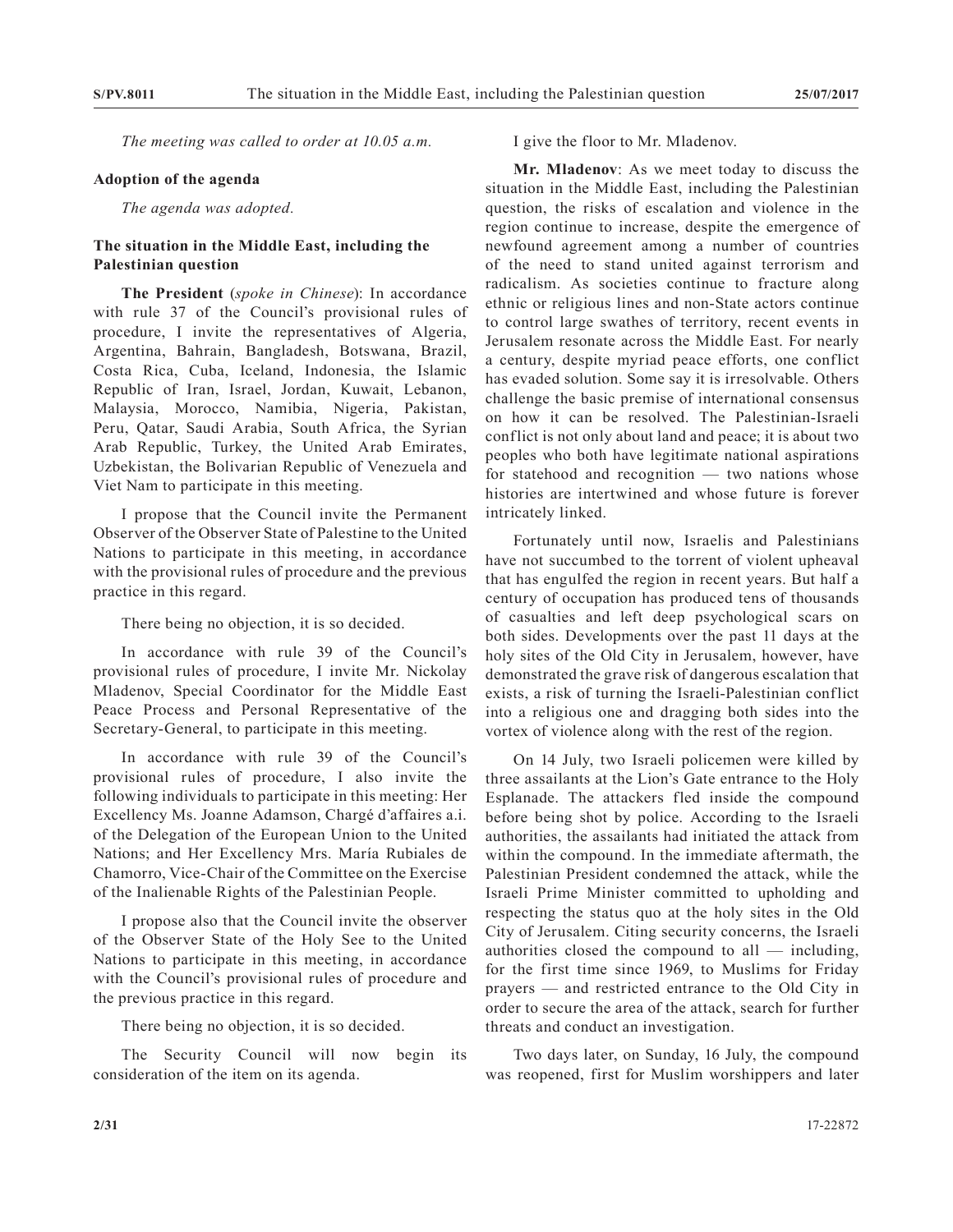for visitors, with metal detectors placed outside its entrances. The Islamic Waqf immediately rejected that move as a change in the status quo and called on worshippers not to enter the compound through the metal detectors, but to pray outside the entrance and in the streets of Jerusalem. Palestinian factions also immediately rejected the security measures. Hamas and Islamic Jihad issued a joint statement warning that that was a red line that would lead to an escalation, and Fatah called for "a day of rage".

Starting on 16 July, prayers and peaceful protests were conducted at the Lion's Gate, followed by clashes with the Israeli police. Tensions rose by Friday, 21 July, as the Waqf announced the closure of all Jerusalem mosques for Friday prayers. In response, Israel announced a restriction of entry into the Old City for all Muslim men under the age of 50. Clashes that evening and the next turned fatal, with four Palestinian protesters killed and hundreds injured. Later on Friday, three Israelis were killed in a brutal terror attack at their home in the West Bank settlement of Halamish by a 19-year-old Palestinian assailant who in his last will made a clear connection between his act and the events in East Jerusalem. Overall, in clashes since 14 July, at least four Palestinians were killed and more than 300 have been injured.

I ask Member States today to unequivocally condemn the violence of the past few days. Our thoughts and prayers must go out to all the victims and their families.

On 21 July, President Abbas announced that the Palestinian Authority was freezing all contact with Israel, including high-level security coordination.

Let us make no mistake: while events in Jerusalem may be taking place over a couple of hundred square metres in the Old City, they affect hundreds of millions of people around the world. Therefore, I welcome last night's decision by the Israeli security Cabinet to remove the metal detectors, while ensuring the security of visitors and worshippers to the holy sites. I hope that the Cabinet decision will lead to a calming of the current tensions and will enable a return of worshippers to the Holy Esplanade. It is expected that President Abbas will convene the Palestinian leadership later tonight to discuss those developments.

As we have seen over the past 11 days, it is vital that the status quo established since 1967 be preserved. Recognizing the special and historic role of the Hashemite Kingdom, I encourage Israel to continue its intensive contacts with Jordan. All parties must refrain from provocative actions, show restraint and bring a conclusive end to this crisis in the next few days. In those efforts, constant discussion with the Islamic religious authorities in Jerusalem and the Palestinian leadership can greatly contribute to maintaining calm in East Jerusalem and the rest of the occupied West Bank.

As this crisis has unfolded, I want to reflect briefly on the views we hear from residents in East Jerusalem — people who have been caught in the midst of these events over the past few weeks. They often tell us that for many years they have felt that their religious and ethnic identity is under threat; that their very livelihoods in their own city are at risk while living under occupation; and that their children often live in fear of security operations and house demolitions. They want to pray in peace and live in security and freedom. Many of them feel alone. They talk of the special status that resolution 181 (1947) had bestowed on Jerusalem, yet they see the reality around them. That is why often they come to us, the United Nations, appealing for protection. It is critical that any decision made at the highest political and religious levels, if it is to be sustainable, take into consideration the fears and hopes of the people on the ground.

Jerusalem remains a final-status issue that needs to be decided and negotiated between the two sides.

As the occupying Power, Israel has a responsibility to uphold its obligations under international human rights law and international humanitarian law, and must show maximum restraint in order to avoid further loss of life and an escalation of the situation.

At the same time, Palestinian leaders have a responsibility to avoid provocative statements that further aggravate an already tense environment. In that respect, I am particularly concerned about statements made over the past weeks by some factions that have sought to fan the flames of violence. Such provocations are dangerous, and I call on all to condemn them.

This crisis has diverted us from the real tasks ahead, namely, how to restore a political process in order to find a solution that meets the legitimate national aspirations of both Israelis and Palestinians — a solution that is based on United Nations resolutions and is achieved through negotiations; a solution whose ultimate goal is two States living side by side in peace and security.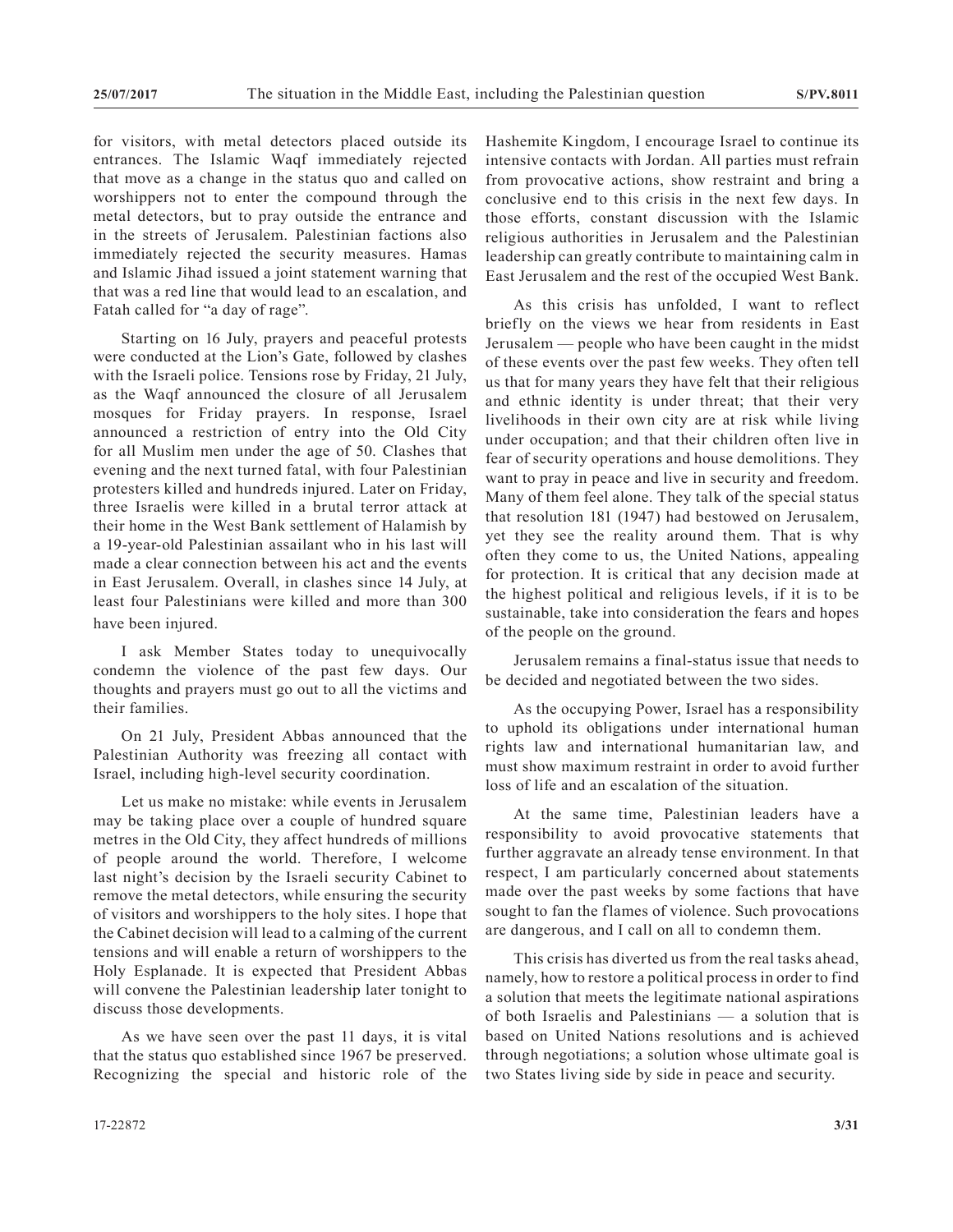Unfortunately, these latest incidents have taken place against a backdrop of other developments in the Israeli-Palestinian conflict. In July alone, plans were advanced for more than 2,300 housing units in East Jerusalem, which is 30 per cent more than were advanced during all of 2016. That includes plans for approximately 1,600 units expanding a ring of settlements in north of East Jerusalem, as well as plans in Sheikh Jarrah, which may involve the demolition of Palestinian houses. I must once again emphasize that settlement activity in occupied territory is illegal under international law and undermines the chances for the establishment of a viable, contiguous and sovereign Palestine.

On a more positive note, some constructive steps have been taken that are in line with the recommendations of the report of the Middle East Quartet (S/2016/595, annex).

On 10 July, an interim power-purchasing agreement was signed, energizing the first Palestinian-owned and operated substation in Jenin. That will increase electricity supply in the northern West Bank and help the Palestinian Authority take control of the energy sector. Both sides should now move to negotiate a comprehensive Israeli-Palestinian power-purchasing agreement that would be a landmark achievement towards Palestine's energy independence.

On 13 July, with United States facilitation, the Palestinian Authority and Israeli Government reached an agreement allowing for an increase in water supply for Palestinians in the West Bank and Gaza. Under its terms, the Palestinian Authority will purchase some 32 million cubic meters of water from Israel — 22 million cubic meters for the West Bank and 10 million for Gaza. The water will come from a desalination plant to be constructed in Aqaba, Jordan. The implementation of such agreements is instrumental in rebuilding trust between Palestinians and Israelis. They are, however, all put at risk by the freezing of contacts between the Palestinian Authority and Israel. Without a resolution to the current crisis, these hardwon gains will swiftly evaporate.

I now turn to the situation in Gaza with a heavy heart. Some 2 million people there have been taken hostage in the political standoff between Fatah and Hamas. The humanitarian impact of the punishing measures taken against Gaza is appalling. In some parts of Gaza, people have experienced electricity cuts of 36 hours.

No electricity means no drinking water. Hospitals are struggling to survive. An environmental crisis is in the making. Whatever the political differences between the Palestinian factions, it is not the people of Gaza who should be paying the price.

I want to assure the Security Council that the United Nations will not give up on Gaza and its people. Despite the odds, we will continue our intense mediation efforts to resolve the standoff. I take this opportunity to thank Egypt for stepping in at a moment of need and facilitating the entry of badly needed fuel to increase electricity supply. Egyptian fuel, along with the nearly 900,000 liters of fuel per month provided by the United Nations for the most essential services, provide a temporary lifeline to the residents of Gaza. In this environment, the continued functioning of the Gaza Reconstruction Mechanism is more critical than ever to the people of Gaza. Recently, too, the State of Qatar has signed contracts for eight more residential buildings as part of its commitment to reconstruction.

Today, Gaza and the West Bank are further apart than ever. Palestinian leaders must make some hard choices about the future of their people. They can work to overcome their ideological divisions or they can continue along the path that will guarantee Gaza's complete collapse. They can work to unite Palestinians in pursuit of the goal of statehood or they can oversee the demise of the Palestinian national project. They can resolve the current crisis in Gaza or preside over the radicalization of their population and see it fall into the hands of extremists with ever more destructive agendas.

I know that this is not the future that President Abbas or the majority of Palestinians want for their country. I know that they want to build a State in which human rights are respected; a State that is achieved on the basis of negotiations, not violence; one that lives in peace and security with the State of Israel. For 10 years, however, the population in Gaza has lived in a state of chronic vulnerability. At what point will people say "enough is enough"? At what point will we say "enough is enough"?

Since violently seizing control of Gaza, Hamas has tightened its grip on power and suppressed dissent. The fact that no presidential or legislative elections have been held in Palestine since 2006 has also created a democratic deficit that undermines the legitimacy of institutions. Two different legal systems have emerged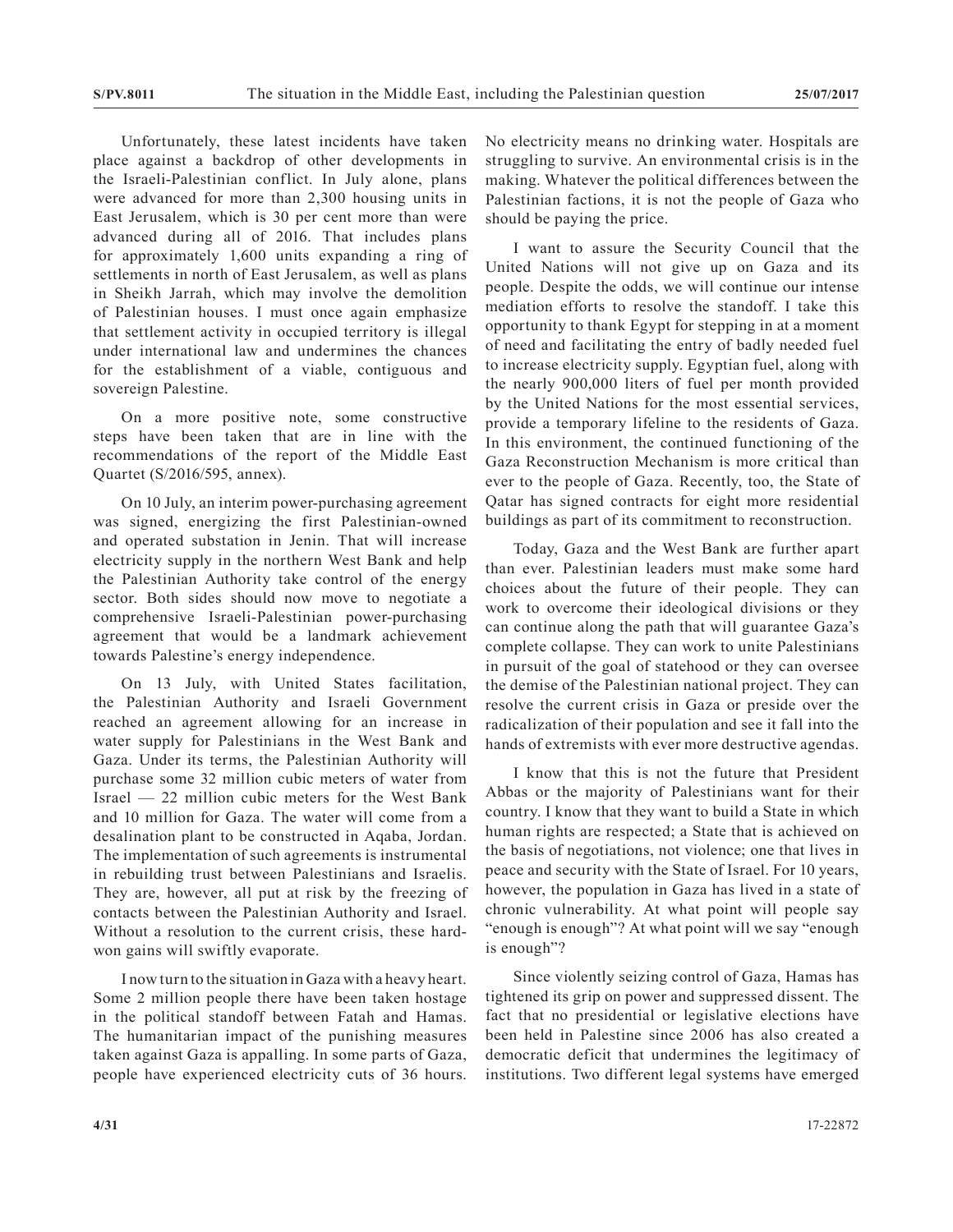and diverging laws have been enacted in Gaza and the West Bank.

I once again call on all Palestinian leaders to address the destructive consequences of the split. I encourage them to reach an agreement that would allow the legitimate Palestinian Government to take up its responsibilities in Gaza as a step towards the formation of a unity Government on the basis of the Palestine Liberation Organization platform, and agree to hold elections. Meanwhile, Hamas must ensure that calm is maintained by ceasing militant build-up against Israel and by maintaining security at the border of Egypt. At the same time, I encourage Israel to step up its measures to lift the closures and facilitate development in Gaza as overall calm persists in the Strip, in line with resolution 1860 (2009).

Turning very briefly to Lebanon, I should like only to refer to the briefing a few days ago by the Special Coordinator for Lebanon, Sigrid Kaag, who briefed the Council in detail on developments and risks under resolution 1701 (2006).

Meanwhile, I also want to note that the ceasefire between Israel and the Syrian Arab Republic has been maintained, albeit in a volatile environment. I am alarmed by the recent spike in military activities in Syria, which has resulted in several spill-over fire incidents across the disengagement line and Israeli retaliatory actions. I join the Secretary-General in welcoming the announcement by the Governments of Jordan, the Russian Federation and the United States of a de-escalation zone and arrangements to support a ceasefire and the delivery of humanitarian assistance in south-western Syria.

In closing, let me emphasize that the events we have witnessed over the past weeks in Jerusalem are a reminder of how easy it is to reach the precipice of a dangerous escalation in Israel and the occupied Palestinian territory. We are not over the crisis yet, but I hope that the steps that have been taken by Israel will enable a return to relative calm in the next couple of days. I hope that as agreements between Israel and Jordan are implemented and a positive engagement with the religious authorities takes places, we will avoid a cycle of violence that would destroy all peace efforts for the foreseeable future.

We must not lose focus on the need to restore a political perspective or on the need to bring Palestinians and Israelis back into an environment that is conducive

**The President** (*spoke in Chinese*): I thank Mr. Mladenov for his briefing.

I now give the floor to the Permanent Observer of the Observer State of Palestine.

**Mr. Mansour** (Palestine): Mr. President, I congratulate you on your assumption of the Security Council presidency this month, confident of China's skilled leadership and guidance of the Council's important work. I also wish to thank the United Nations Special Coordinator for the Middle East Peace Process and Special Representative of the Secretary-General, Mr. Nickolay Mladenov, for his briefing to the Council this morning.

Before proceeding, we also renew our deep appreciation to Bolivia for its wise leadership of the Security Council in June, including its convening on 20 June of the meeting of the Council (see S/PV.7977) to sombrely mark and reflect on the fiftieth year of Israel's occupation of Palestinian and Arab lands since 1967. As reflected in the statements made by Council members that day, the international consensus is firm and clear that the two-State solution, on the basis of the pre-1967 borders, remains the central pillar of a just, comprehensive and peaceful solution based on the relevant resolutions, the Madrid principles and the Arab Peace Initiative.

Also clear are the responsibilities of the Council under the Charter of the United Nations to act to advance a solution to the conflict, which continues to impact international peace and security. And yet, we continue to face the tragic consequences of the illegal occupation and the rapid deterioration on all fronts, and the absence of a credible political horizon to end the occupation, end this injustice and realize the Palestinian people's rights, including to self-determination.

We come before the Council today amid escalating tensions and instability in our homeland and a profound sense of worry. The fragile situation in occupied East Jerusalem has been inflamed yet again as Israel, the occupying Power, presses forth with its reckless and destructive agenda against our people and holy sites, especially Al-Haram Al-Sharif, which houses the holy Al-Aqsa Mosque, in absolute contempt for international law and the will of the international community. The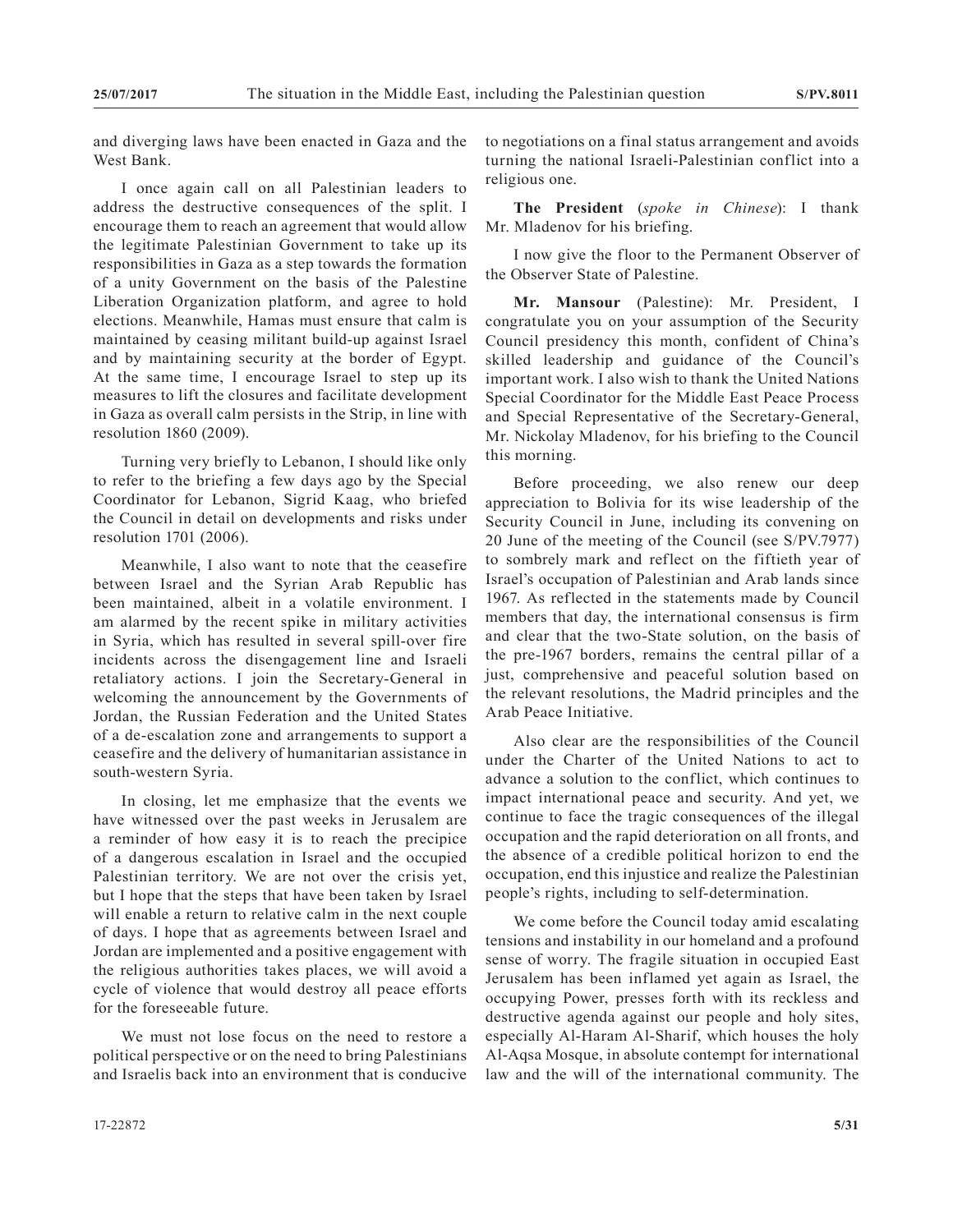situation that we have repeatedly warned against — the stoking of a religious conflict — is rapidly unfolding as Israel persists with its illegal actions in occupied East Jerusalem, including its aggressive behaviour and provocative violations of the historic status quo at Al-Haram Al-Sharif, aggravating religious sensitivities to the point of eruption. We are clearly at the tipping point. We must therefore again warn against the dangers of such provocations and incitement and the fueling of yet another cycle of violence, which will surely have far-reaching consequences in this already volatile climate.

We condemn the closure of Al-Aqsa Mosque by Israel and all other related provocative and inflammatory measures and we do not accept, under any circumstances or pretexts, the closure of that holy site to worshippers. At this time, occupied East Jerusalem is a city besieged from within and without by military checkpoints, occupation forces, settlements and armed and violent settlers. The Palestinian people in the city face negation, subjugation, discrimination, armed demolitions and violence, with the aim of forcibly transferring them out of their city. Israel openly and shamelessly pursues discriminatory plans and policies based on religious and national affiliation.

The Palestinian people are resisting the recent provocative measures, including the closure of the Al-Aqsa Mosque, the banning of the Friday prayers and restrictions and access to the holy sites by praying in the streets. They are peacefully — and I emphasize peacefully — expressing their rejection of the illegal measures against their rights and their holy sites. Yet, peaceful demonstrations and steadfastness in preserving the character and identity of the city are being met with violent repression. Such aggression, provocations and violations must be immediately halted in order to avert the complete destabilization and collapse of the situation.

We recognize the efforts undertaken thus far by concerned parties in the region and across the international community to de-escalate the situation in Jerusalem and affirm the Palestinian leadership's readiness to cooperate with such efforts. In that context, we recognize the important role and supervision of the Islamic Waqf at Al-Haram Al-Sharif, the first kibla and the third holiest site in Islam, and recall the special role of the Hashemite Kingdom of Jordan as custodian of the Muslim and Christian holy sites in the city. Yet, Israel continues to ignore the international community. A clear unified message must be conveyed to Israel to cease and reverse all such illegal actions and policies. Furthermore, explicit calls must be made for an end to Israeli incitement and inflammatory rhetoric, including by Government officials, regarding the city and the holy sites, such as remarks by Israel's Public Security Minister who brazenly declared that:

"Israel holds sovereignty over the Mount, no matter what other countries' positions are, and if we decide that a certain move has a certain advantage, then it is carried out".

Such declarations are aimed at illegally asserting Israeli control over Al-Haram Al-Sharif in the heart of occupied East Jerusalem, which remains an integral part of the Palestinian territory occupied by Israel since 1967. De-escalation is urgent. We appeal for the continuation of all efforts to restore the historic status quo at Al-Haram mosque compound and achieve calm. That requires the lifting of all measures in violation of the historic status quo, including any hindrances or obstructions violating the access by Palestinians to that holy site and their freedom of worship. We recall the Council's press statement (SC/12052) of 17 September 2015, in which it was underscored that

"Muslim worshippers at the Haram al-Sharif must be allowed to worship in peace, free from violence, threats and provocations".

We also recall the numerous relevant Security Council resolutions on Jerusalem from 1948 to 1967 to the present day, the most recent being resolution 2334 (2016), which explicitly underlined the non-recognition of any changes to 4 June 1967 lines, including with regard to Jerusalem, other than those agreed by the parties through negotiations. We call for the full respect and implementation of all relevant Security Council resolutions. The Council has not only the power to enact the law, but a duty to uphold it. Its credibility and authority in this case and all cases depend on it. The question of Palestine cannot remain the exception to every rule.

The de-escalation of this perilous situation is contingent on respect for the law, including as enshrined in the relevant resolutions and that, in turn, is what will preserve the sanctity of the holy sites and preserve fleeting prospects for peace. The protection of human life is equally urgent. The protection of civilian Palestinians in the occupied territory, including in East Jerusalem is very urgent and important. International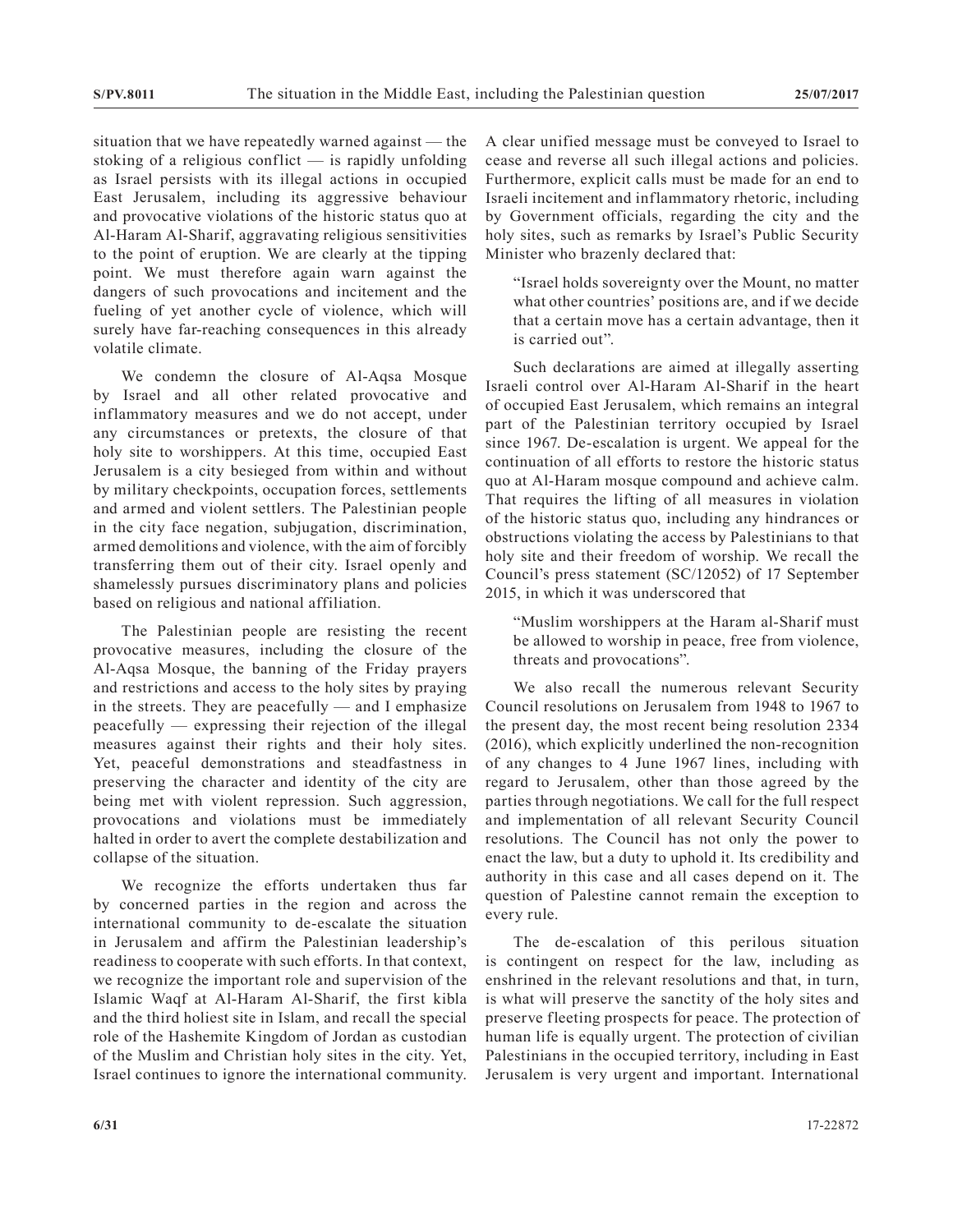humanitarian law and human rights law must be respected, without exception. We deplore the killing and injury of all innocent civilians. I repeat, we deplore the killing and injury of all innocent civilians, including innocent Palestinian civilians.

Israel, the occupying Power, must be held accountable for its violations and negligence, including with regard to the terror inflicted by its settlers on the Palestinian civilians under its occupation; it cannot continue to be absolved of its legal obligations. We mourn the loss of five of our youth, who were brutally killed last week by the occupying forces, and pray for the recovery of the more than 1,000 peaceful demonstrators who were injured. In that connection, we commend the European Union, the Secretary-General and others who have asked for investigations into such crimes. We also deplore Israel's ongoing military raids and arrest of Palestinian civilians, including children, adding to the thousands of Palestinians unlawfully imprisoned and abused by the occupation.

We must remind the members in the Chamber that the Palestinian people are an unarmed, defenceless people. We must also remind members that Israel is the occupying Power and is not the sovereign in any part of the occupied Palestinian territory, including East Jerusalem, and cannot be permitted in any way to act as sovereign, whether in practice, policy or rhetoric. This occupation, entrenched and sustained by Israel's illegal policies and practices over the decades, is the context and harsh reality in which all of these disturbing developments are taking place. And all of it is happening against the backdrop of the Council's adoption of resolution  $2334$   $(2016)$  — a resolution that was unequivocal as to the occupied status of the Palestinian territory, including East Jerusalem, since 1967 and the illegality of all measures aimed at altering the demography, character and status of that territory.

Resolution 2334 (2016) determined a clear path away from conflict and towards peace. We must not allow the occupying Power to continue dragging us in the opposite direction. In the absence of serious steps to implement resolution 2334 (2016), and in the absence of any consequences for Israel's flagrant disrespect of the resolution, the occupying Power has not only persisted with its violations — committing thousands since the resolution's adoption — but has also been encouraged and emboldened to accelerate its reckless colonization and annexation campaign.

The occupying Power's actions continue to endanger Palestinian civilians' lives and risk further destabilizing the situation on the ground, with potentially dramatic consequences for Palestinians and Israelis, for the region and the prospects for peace and security. We should not underestimate the risks. Despair, anger and tensions throughout Palestine are running extremely high, especially among our young people, who have not known a single day of freedom or dignity under this abhorrent occupation.

An hour from Jerusalem and the rest of the occupied West Bank, 2 million Palestinians in the Gaza Strip remain under Israel's illegal blockade in an act of massive collective punishment. For a decade, an entire population has been imprisoned — denied freedom of movement and access to livelihoods, basic supplies and even vital medicines; deprived of clean water and energy and forced to live in the ruins of war, even as reconstruction continues to be obstructed and at least 40,000 people remain displaced. That is the reality of their lives. This man-made catastrophe is deepening by the hour and requires urgent remedy through humanitarian, humane and political solutions. Gaza is unlivable for humans. That does not mean a decade from now, or even a few years or months. It is unlivable now, as we speak. While Palestinian unity is vital and a priority that we are working very hard to accomplish, only an end to the Israeli blockade can bring life back to Gaza. We therefore appeal once again for immediate action to save its Palestinian civilian population from this inhumanity and avert another explosive crisis.

Seventy years after the United Nations was first seized of the question of Palestine, the denial of the Palestinian people's right to self-determination still continues. How many Palestinian generations will have to endure the suffering caused by their persistent dispossession and exile and by the colonial and military Israeli occupation in all its manifestations? How many more years and decades do we have to wait? Here, before the Council, I have to say that if affirming and defending the Palestinian people's rights is equated with being anti-Israel, the logical conclusion is that only a negation of Palestinian rights can be considered pro-Israel. That is not just offensive and unacceptable; it constitutes an existential matter for the Palestinian people. Moreover, it implies that a just peace — one that recognizes the legitimate national aspirations and rights of the Palestinian people — is not possible and that somehow our collective pursuit of peace is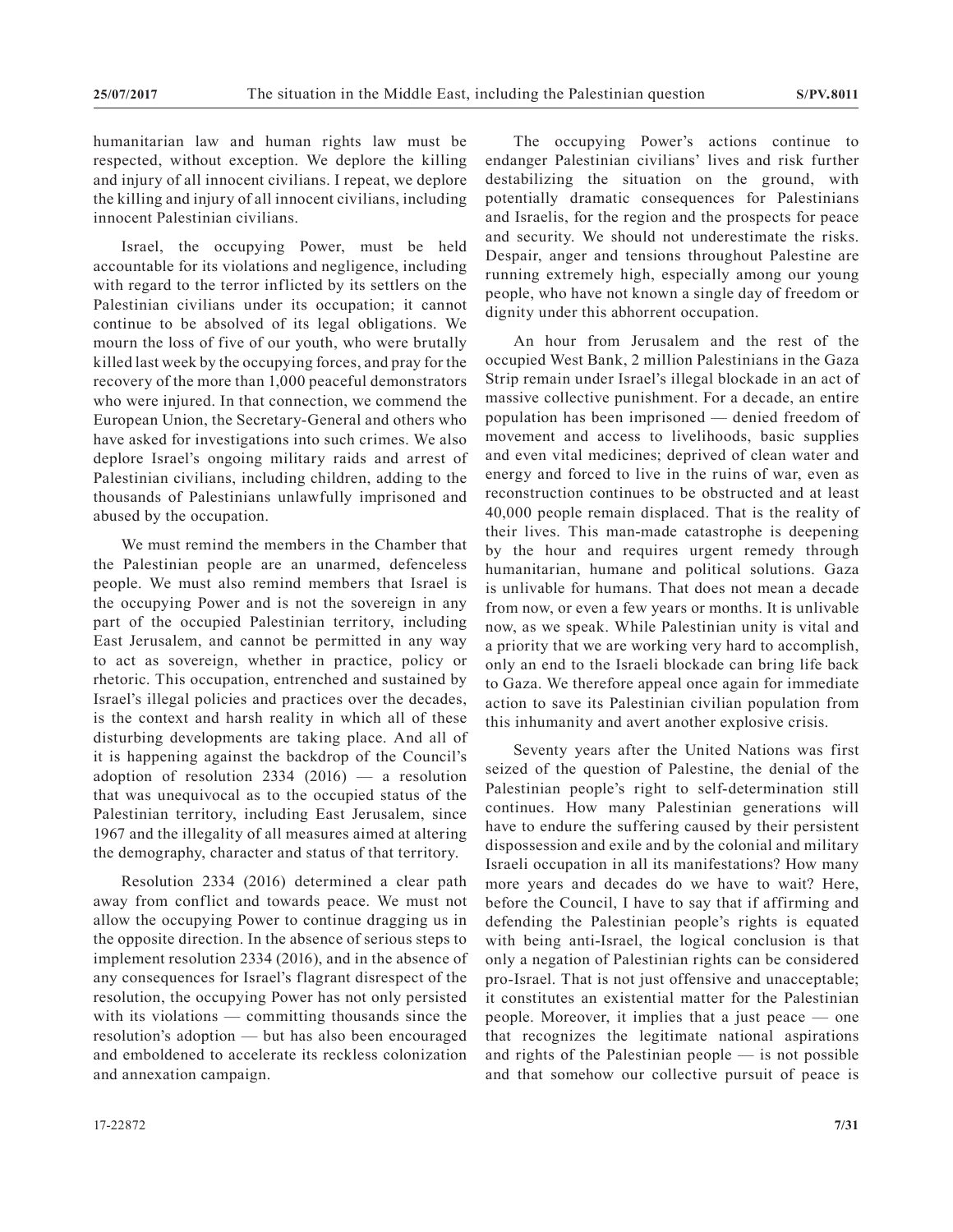anti-Israel. We reject that equation and continue to believe that peace is possible, not by negating our rights but rather by ending the Israeli occupation of our land, securing Palestinian rights — including the right to self-determination and freedom — and ensuring a just settlement for Palestinian refugees, in conformity with international law, the relevant United Nations resolutions, the Madrid principles and the Arab Peace Initiative.

The Palestinian leadership will continue to engage positively with every peace effort. We say that even at a time of great pain and turmoil for our people and our land, for we firmly believe that the path of peace and international legitimacy will rectify this grave injustice and ensure that one day the Palestinian people will live in dignity, freedom and sovereignty in their independent State of Palestine, with East Jerusalem as its capital, side by side with Israel and all of its other neighbours, in peace and security within recognized borders. We appeal to the Council and all those present to uphold its role and responsibilities under the Charter in this urgent hour. We need the Council, and we need it to act.

**The President** (*spoke in Chinese*): I now give the floor to the representative of Israel.

**Mr. Danon** (Israel): Last Friday, a disgusting act of terror took place in my country. The Salomon family had gathered together for the traditional Friday-night Shabbat meal. They came together to celebrate a joyous occasion, the birth of a new grandson. But it was only a matter of time before the family's festivities ended in horrific bloodshed. A Palestinian terrorist broke into their home. He murdered Yosef, the 70-year-old grandfather of the family, and Yosef's daughter Haya and son Elad. That terrorist slayed those innocents in cold blood before the eyes of the children and grandchildren. This family, including the youngest children, had to witness their loved ones bleed to death at the hands of terror. Had it not been for Elad's wife, the horrific attack would have taken the lives of the entire extended Salomon family. She hid the children while a brave neighbour who heard the victims' screams neutralized the terrorist before he could complete his massacre.

We cannot continue to ignore the basis for this ghastly assault. The attack did not happen in a vacuum. No, that terrorist committed a heinous crime following rampant, relentless incitements to violence by Palestinian officials. The Palestinian President, Mahmoud Abbas, has publicly endorsed the practice of paying salaries to convicted terrorists and their families. Schools are named for mass murderers. Monuments dedicated to these killers stand at the centres of Palestinian towns and villages. Palestinians in Gaza even celebrated Friday's horrific events. The result is clear. Palestinians are radicalized and encouraged to kill innocent Israelis in cold blood. It is no secret that they have built an industry of incitement. How many more innocents will be murdered? How many more terrorists will be paid to kill? And how many thousands of dollars will be awarded to the Salomons' killer? This incitement, culture of hate and glorification of terror must end now.

We are assembled in this forum to examine the situation in the Middle East. So let us examine the real situation. The core of so much violence in our region and around the world comes from the unrelenting glorification of terror. We cannot continue to sideline the truth. Friday's unspeakable atrocity was not an isolated incident. This kind of encouragement to terror has been going on for decades. The Palestinians will not admit it. They make up excuses and divert attention from the truth. They have just claimed that Israel is seeking to change the status quo on the Temple Mount and that that is what prompted the violence. Nothing could be further from the truth. Israel's top priority is to maintain the safety and security of all Temple Mount worshippers and visitors. The Palestinians' top priority is to ignite violence.

Let me go back to 4 October 2003. Jews and Arabs were gathered together in Haifa's famous Maxim restaurant. Maxim was seen across the world as a symbol of coexistence, brotherhood and peace. While enjoying a family lunch, no one suspected the impending violence. On that October day, Hanadi Jaradat, a female Palestinian student from Jenin, disguised herself as a pregnant woman. Jaradat walked into the restaurant with one twisted intention in mind: to blow herself up and kill as many innocent people as possible. In cold blood, Jaradat took the lives of 21 Jews and Arabs and badly injured 51 others. Dead customers were still sitting upright in their chairs, with blood spilling from their bodies. Babies and young children were propelled across the room from the force of the blast. No plight or struggle can justify such disgusting acts of terror. No claim of victimhood can validate the cruelty and the insanity of such sick crimes.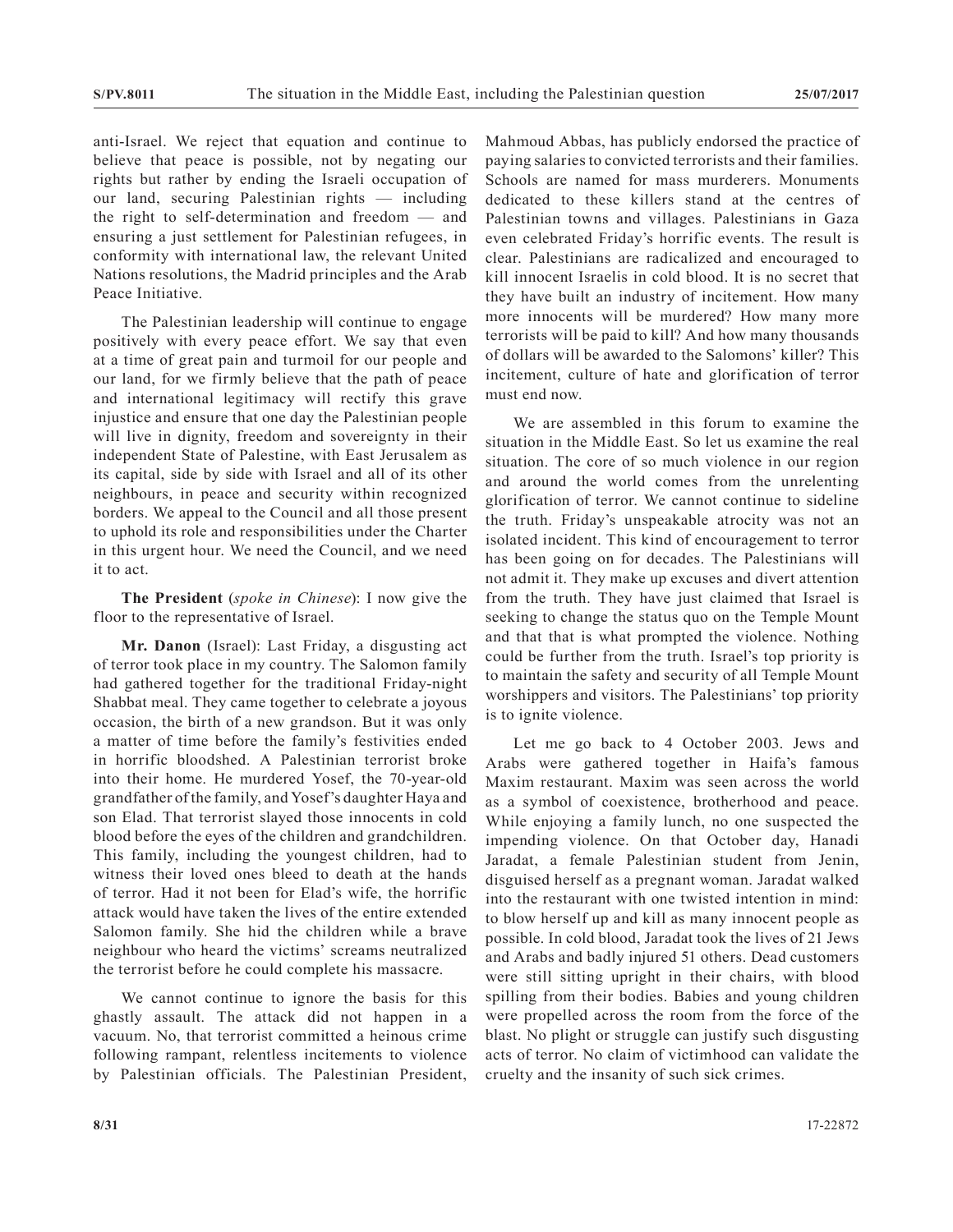Terror has many untold victims. Oran Almog is one of them. While only 10-years-old, Oran lost his father, grandfather, grandmother, brother and cousin because of Hanadi Jaradat. Oran was badly burned and blinded. Oran is here with us today.

Hanadi Jaradat's family — the family of the killer — has earned tens of thousands of dollars in payments for her crime. Jaradat's two accomplices have earned more than \$500,000 in total terror payments, and those sums are only increasing. The more prison days, the higher the terror wage. Jaradat's father declined all condolences and called his daughter a "gift". What a gift indeed. Jaradat's family earned a blank check for her suicide. In October 2012, the Arab Lawyers' Union awarded its top prize to that terrorist. The Union even sent a delegation to her family to present them with the award.

Professional women in Israel, like in many of the other members' countries, win awards in the arts, sciences and business. Professional Palestinian women win awards for murder. As Israeli women become chief executive officers, Palestinian women like Hanadi Jaradat become chief executive killers. The Palestinian Authority (PA) is just as guilty as the terror groups themselves. Abbas not only has the audacity to claim that he seeks peace, but actively funds, promotes and glorifies terror.

In 2016, the Palestinian Authority spent more than \$300 million — yes, members have heard correctly — on the salaries paid to terrorists and their families, on mass killers with innocent blood on their hands. The PA under Abbas dedicates approximately 7 per cent of its budget to funding terrorists and their families. How much of its budget does it spend on higher education? The answer is as low as 1 per cent. You do not need a university degree to determine where the Palestinian Authorities' priorities lie.

Mahmoud Abbas has made his position clear. He supports the policy of "pay to slay". Just recently, he said,

"I will not compromise on the salary of a martyr or a prisoner."

This is the leader of the Palestinian Authority who pays terrorists to kill. The truth is plain and simple: Israel values every life, while the PA praises every death. Not only does Israel cherish life, but Israel believes firmly in building a better future for every person.

In Israel we value the freedom of expression, the freedom of ideas and the freedom of religion — for all religions. In Israel we empower women and minorities. We protect the rights of Muslims, Christians and Jews to pray at their holy sites. We commit to ensuring the safety of all worshippers and visitors and to taking the necessary measures to guarantee their complete security. In Israel we teach our children to invest in democratic values and a genuine, enduring peace. The Palestinians do not. They teach hate. They invest in terror. And they celebrate death.

In Palestinian classrooms fourth-graders solve word problems to calculate the number of terrorists killed in suicide attacks against Jews. If children are surrounded by the praise of terror in and out of school, they are destined to kill. Israel wants nothing more than to simply live in peace with its neighbours. We extend a hand in peace, but the Palestinians continue to say no. Prime Minister Netanyahu has stated time and again that we are ready and willing to negotiate — anytime and anywhere.

The United Nations is an Organization dedicated to peace, human rights and justice. One might think it would be quick to condemn the glorification of terror wherever it happens, but that is hardly the case, especially with regard to the Palestinians. The PA has mastered the art of deceit, and the international community has fallen for it. The Palestinians spin. They call those who send suicide bombers to Israeli restaurants, stab Israelis in the streets and seek Israel's ultimate destruction "political prisoners". Worst of all, the Palestinians fund their terror scheme through the generous donations of other countries. That is right: the international community has allowed approximately 30 per cent of foreign aid intended to support the Palestinian's well-being to fund blood money.

Israel will not tolerate the bankrolling of terror any longer. We will not accept the glorified killing of our citizens. I turn to the Palestinian representative and ask him to look at Oran and tell him and the Council that the Palestinian Authority will stop paying thousands of dollars every month to the terrorists and abusing international aid and foreign funds to promote terror. His silence speaks for itself

As Oran has taught us,

"After what I have gone through, I know that even if they hurt you, they cannot defeat you. If we remain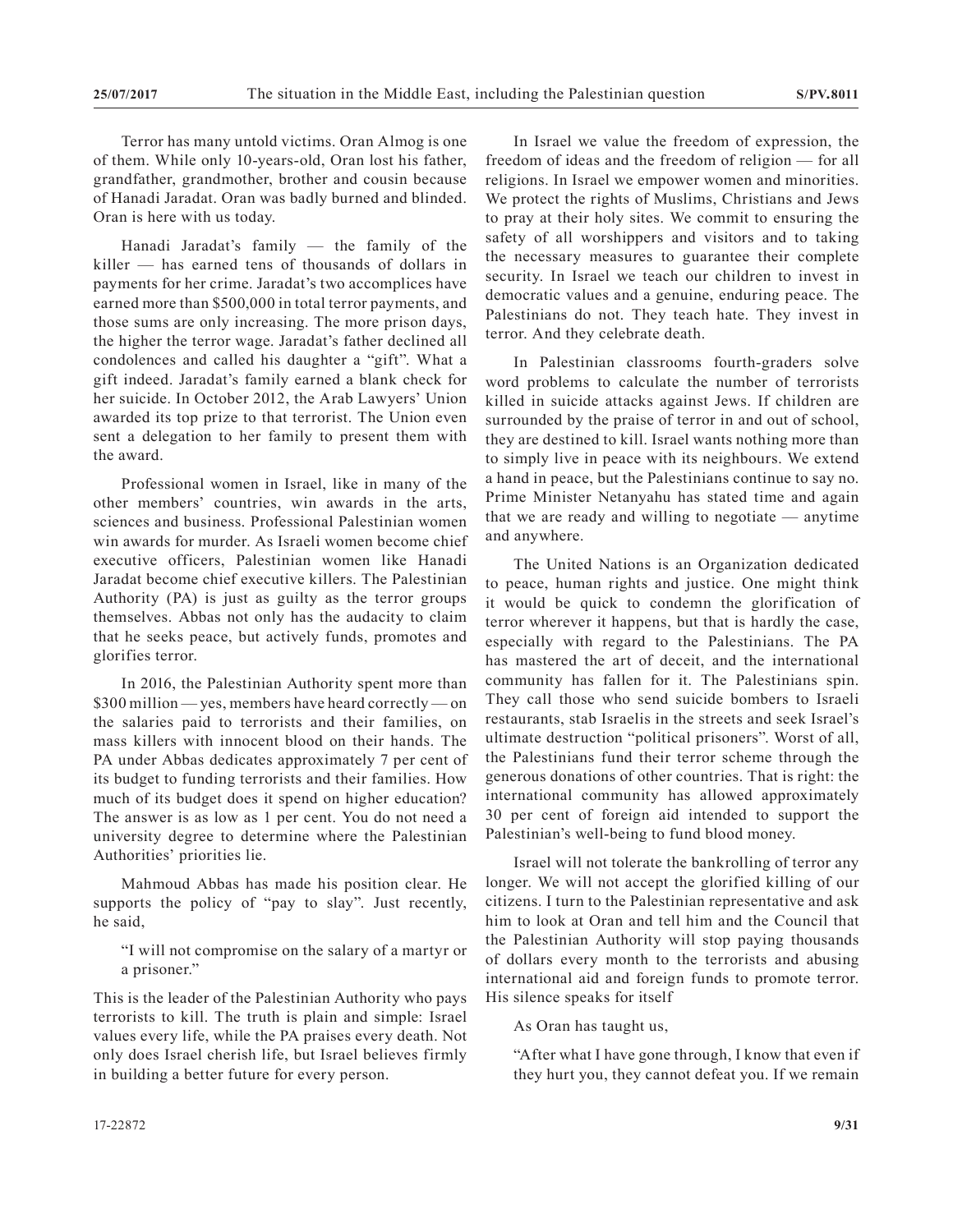united and continue to maintain our togetherness, no one can beat us".

Oran is a true hero, a true patriot and a true model for the appreciation of life. Like Oran and all the people of Israel, the Council must value life over death. The blind acceptance of murder cannot go on. The silence in the face of terror must end.

I turn now to the Security Council, a body founded to ensure "the maintenance of international peace and security" for all. The Council must not sacrifice the core values of justice, morality and truth for cheap political victories and empty promises. Let us pledge to work together to end this vulgar exploitation of international aid. Let us hold the Palestinians accountable and ensure that they teach their children to seek peace. Only then, will we see the possibility of real peace in our region.

**The President** (*spoke in Chinese*): I shall now give the floor to the members of the Security Council.

**Mrs. Haley** (United States of America): I thank Mr. Mladenov for his briefing. The United States shares everyone's concern about the heightened tensions in Jerusalem. All parties should work to reduce these tensions, and we offer whatever assistance we can in helping to do that. At the holy sites, it is vital that both access and security be ensured. In keeping with Mr. Mladenov's recommendation, I am going to refrain from further comment on this sensitive issue in the hope that wisdom will prevail over emotions.

This is our monthly gathering to discuss the Middle East. The complicated and seemingly unending conflict there is frustrating to many Americans. It is frustrating to me. But truth be told, the Security Council often makes the Middle East more complicated than it actually is. It obsesses over Israel, and it refuses to acknowledge one of the chief sources of conflict and killing in the Middle East. That is Iran and its partner militia, the Lebanese Hizbullah. Hizbullah is a terrorist organization. In its own words, it is "dedicated to the destruction of Israel". It has the blood of hundreds of Americans and thousands of others on its hands. Together with its Iranian patron, Hizbullah seeks to cause destruction throughout the Middle East. Some regard Hizbullah as having two wings: a terrorist wing and a political and social wing. This is a convenient excuse for Hizbullah, but it is dangerous fiction. Just because a terrorist group also promotes political candidates for office does not make it any less a terrorist group.

For a glimpse of Hizbullah's true nature, we need look no further than its work on behalf of the Syrian dictator. From its base in Lebanon, Hizbullah sends its men into Syria. There, they have been responsible for some of the bloodiest campaigns of a very bloody war. They are returning to Lebanon battle-hardened and their presence in Syria keeps open their supply route of sophisticated weapons from Iran. Simply put, Hizbullah has grown stronger. It is preparing its men and its arsenal for a future war. None of this is secret. The leader of Hizbullah boasts about the destruction that his group of capable of. He talks openly about the support Iran provides. Hizbullah even takes journalists on tours of its military operations on the border that Lebanon shares with Israel — operations that are in defiance of the Council.

It is no secret where the United Nations stands either. It has adopted multiple resolutions calling on Hizbullah to disarm. It has called on the Lebanese State to exercise control over its territory. But neither of these things has happened. The trend is very much in the opposite direction. Hizbullah openly defies these resolutions and impedes the Lebanese Government's ability to exercise full control over its territory. For too long, the Security Council has chosen to pretend that the status quo is acceptable to the people of Lebanon. It is not. Hizbullah's illegal weapons build-up is putting the people of Lebanon in great danger. Remarkably, the Council has not even been able to bring itself to use the word "Hizbullah" in recent resolutions or statements on Lebanon. Many here are happy to name Israel time after time, but Hizbullah is somehow off limits. It is absurd; worse than that, it is dangerous.

The least the American people expect from the Council is to acknowledge the obvious threats that are right in front of us. How can I explain to them that there is a terrorist organization preparing its men and its arsenal for war, but that the United Nations refuses to even say its name. That must change. We must show Hizbullah that it cannot get away with its illegal weapons. The United Nations Interim Force in Lebanon (UNIFIL) has an important role to play. The United States supports UNIFIL, but there is much more that UNIFIL should do to help prevent another conflict. It can begin by acknowledging what is happening right under its nose. There are reports of UNIFIL not fully investigating alleged violations. Sometimes it fails to report what its investigators have found. If UNIFIL cannot acknowledge illegal weapons that Hizbullah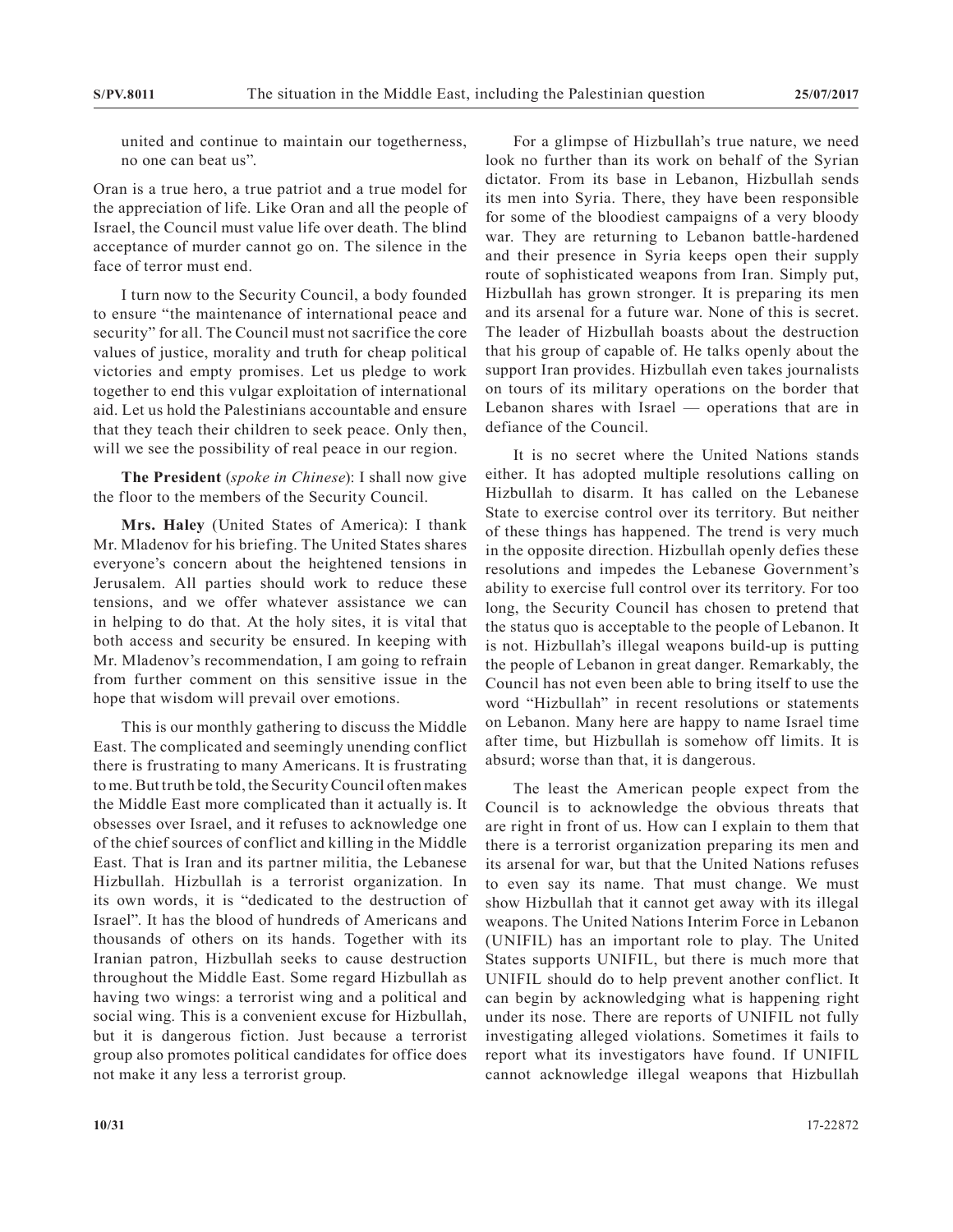parades in front of the media, one wonders what else it is missing. We will have more to say about UNIFIL when its mandate is up for renewal next month.

The American people sympathize with the challenges facing the Lebanese people. We will continue to support them as they combat the Islamic State in Iraq and the Sham and host over a million refugees. We understand that the issues in the Middle East are complex, but we also understand right and wrong, and we expect our leaders to know the difference as well. Hizbullah is a destructive terrorist force. It is a major obstacle to peace and the dangers it poses are getting larger, not smaller. Simply acknowledging this and saying it aloud would be a significant step forward, but we must do more than that. We must begin to get serious about enforcing our own resolutions that have been routinely violated by Iran and Hizbullah.

**The President** (*spoke in Chinese*): I now give the floor to Mr. Mukhtar Tileuberdi, First Deputy Minister for Foreign Affairs of Kazakhstan.

**Mr. Tileuberdi** (Kazakhstan): At the outset, I would like to thank the United Nations Special Coordinator for the Middle East Process, Mr. Nikolay Mladenov, for his briefing on the situation in the Middle East. I also express appreciation to the Chinese presidency for convening today's open debate which highlights the crisis in the region and collectively seeks concerted action on several fronts in each of the critical countries.

The situation in the Middle East region is of great concern to Kazakhstan because the region is the epicentre of numerous armed conflicts of extreme complexity. These flash points and tensions have grave implications for international peace and security. Rivalry and the lack of trust, unity of purpose, justice, escalating stark economic and social inequalities and underdevelopment prevent the global community from achieving progress in the Middle East. As a result, today we are witnessing the rapid growth of terrorism and violent extremism, a grave humanitarian situation and violations of the most basic human rights and fundamental freedoms. We also see an unprecedented migration crisis and the suffering of millions of people. A most serious and dangerous problem is the fact that terrorism has spread all across the region. Syria, Iraq, Libya, Lebanon and Yemen are impacted and suffering from this scourge, and the international community needs to take a coordinated and united approach to combat this threat.

On the Palestinian question, we are concerned over the ongoing construction of settlements and the growing threat of violence, the deterioration of the humanitarian situation and economic backwardness, all of which are unacceptable. The escalated tensions in the holy city of Jerusalem — sparked by the killing of two Israeli policemen, the closure of the Al-Aqsa Mosque and the imposition of restrictions on worshippers — are further worsening the fragile security situation. As a member of the Organization of Islamic Cooperation, we urge the Government of Israel to lift these restrictions, as such actions could escalate into a religious confrontation with dangerous repercussions. All acts of violence should end, and parties should refrain from conduct and actions that could lead to a further escalation of the already complicated situation on the ground.

The early resumption of the Palestinian-Israeli negotiations, without any preconditions, is urgently needed. In this connection, we commend the efforts of the United States and Russia to facilitate the resumption of the peace dialogue within the framework of the Middle East Quartet. Kazakhstan supports a negotiated two-State solution, leading to the realization of the inalienable right of Palestinians to statehood and Israel's right to security. Both sides need to demonstrate the political will necessary to reach a historic and long-awaited peace agreement. One of the positive outcomes of the efforts undertaken thus far is the water-sharing agreement between Israel and Palestine, and we hope that it will create a positive atmosphere towards cooperation on other important issues on the bilateral agenda.

Kazakhstan welcomes the outcomes of the recent international high-level meetings within the framework of the Astana and Geneva processes and the recent agreements between the Russian Federation, the United States of America and Jordan regarding the de-escalation areas in south-western Syria. We call on all parties and countries involved to fully observe the ceasefire and continue to pursue every possible constructive interaction in order to restore peace and stability, for only then will we be able to find a political solution to the crisis in Syria.

We congratulate the Government of Iraq and the Iraqi people on liberating Mosul from the Islamic State in Iraq and the Levant (ISIL). This marks a significant turning point in the conflict and in countering international terrorism. The post-ISIL long-term recovery and reconstruction process will require unity,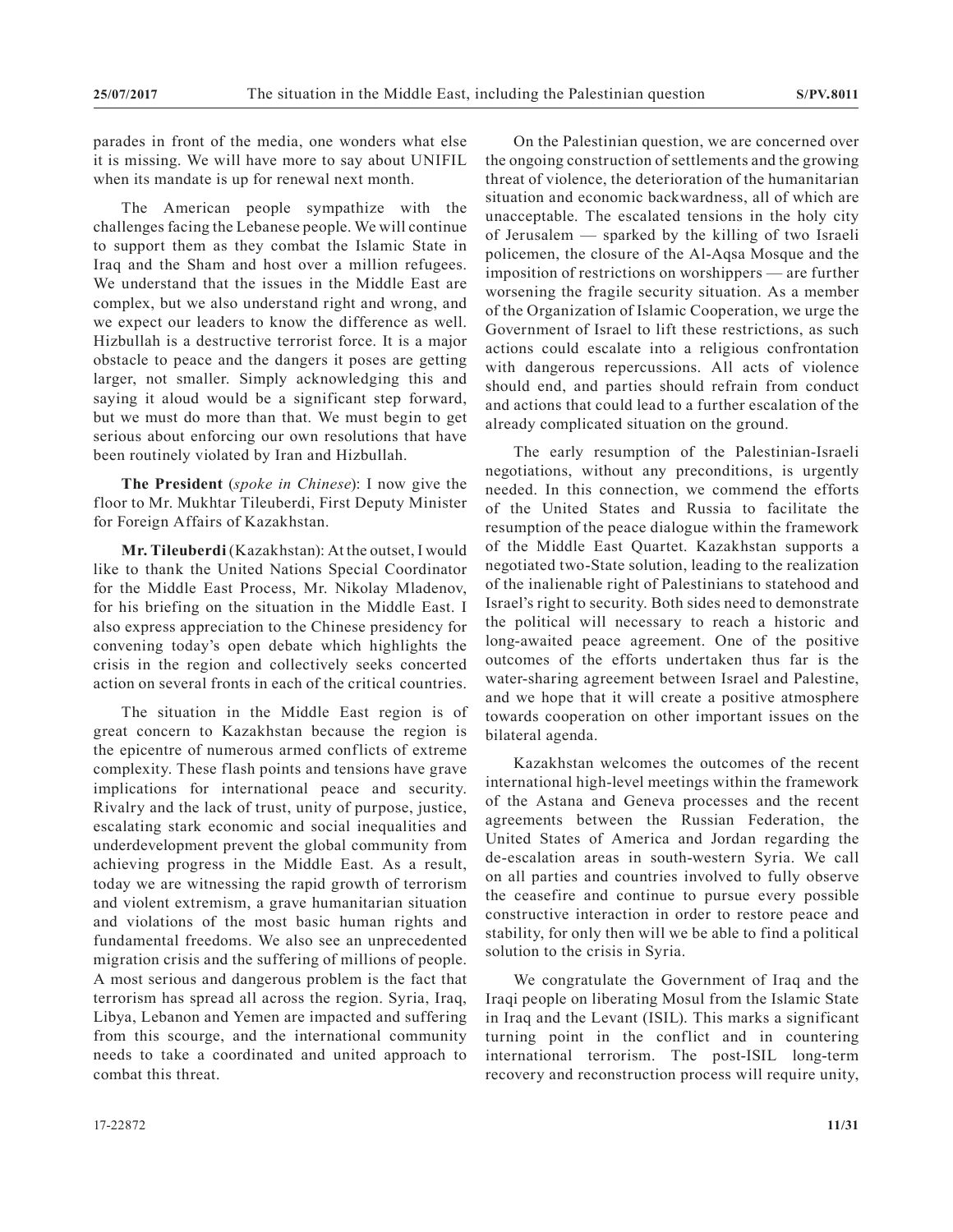inclusive political dialogue and national reconciliation. We call upon the international community to support the Iraqi Government's new five-year national development plan, its 10-year reconstruction plan and its poverty reduction strategy.

Kazakhstan welcomes the consensus reached among the various political forces of Lebanon to adopt a new electoral law. The parliamentary elections scheduled to be held in May 2018 will positively promote the stabilization of the situation in the country and strengthen its State institutions. The number of Syrian refugees in Lebanon has exceeded 1 million. The international community must provide greater assistance to Lebanon for its generous gesture in hosting such an enormous number of refugees, in spite of its most limited resources.

The Yemeni crisis, which is a direct result of armed conflict, has no military solution but only a political one. My country is deeply concerned about the humanitarian and epidemiological situation in Yemen, where the cholera outbreak has further escalated an already acute humanitarian situation. We call upon all parties to the conflict to take decisive measures to prevent the spread of the epidemic by respecting international humanitarian law and to refrain from impeding humanitarian and medical access and supplies, which are obligations under international humanitarian law.

**Mr. Delattre** (France) (*spoke in French*): I would like to begin by thanking Special Coordinator Nickolay Mladenov for his comprehensive and detailed briefing.

Over the past two weeks, the Council has conducted two urgent series of consultations on the crises in Gaza and Jerusalem. The crises are localized, but they are not local. Each threatens to unleash a new escalation of violence in Israel and Palestine, as well as beyond the region. These acute crises only confirm the warning that many of us have regularly delivered to the Council. The Israeli-Palestinian conflict will not resolve itself. Let us be fully aware of the fact that the solution to the conflict does not lie in the principal actors acting on autopilot, on the basis of outdated software, nor on delusional shorcuts. There is no alternative to the difficult path to peace based on respect and negotiations.

Time does not make the Israeli-Palestinian conflict less dangerous. The rise in regional crises has neither normalized nor marginalized it. On the contrary, the lack of a solution to the conflict, which is particularly serious in and of itself, constitutes an ongoing threat to international security. Given its gravity, its symbolic dimension and its place in the collective imagination of the parties involved, the impact of this unresolved conflict has structural dimensions and goes beyond the borders of Israel and the Palestinian territories. Any escalation in the conflict carries with it uncontrolled regional destabilization. For that reason, we cannot resign ourselves to a false status quo that conceals a daily regression, both on the ground and in peoples' minds. The end of the current path is clear. The idea of a two-State solution will disappear like a mirage in the desert. That would represent a leap into the unknown and the risk of a worst-case scenario.

The crisis in Jerusalem shows that a surge in violence can occur at any time in the region and beyond, given the spiritual, religious and symbolic weight of the Temple Mount. In the light of the alarming rise in tensions and violence in recent days, France has expressed its extreme concern and stressed the imperative for a return to calm. In that regard, we have taken note of the removal of the metal detectors, which is an encouraging signal. We hope that it will open the way to a lasting settlement of the situation. France also recalls that such appeasement requires respect for the historical status quo of 1967 and cooperation among the Israeli, Jordanian and Palestinian parties. We continue to monitor the situation with the utmost attention and reiterate our call for the utmost restraint. As Mr. Mladenov rightly stressed, there is a need to avoid transforming the political conflict, which can and must be subject to agreement and compromise, into a religious conflict that would make any compromise impossible.

In Gaza, the continuing humanitarian crisis for 2 million Palestinians has suddenly deteriorated due to cuts to the electricity supply, that have lasted more than three months. The inhabitants of Gaza live today with two to three hours of electricity per day on average. The energy crisis is paralysing medical, sanitary and water treatment infrastructure. It strikes the weakest in Gaza, not the leaders of Hamas. If nothing is done, the ongoing tensions could lead to a new deadly conflict of the sort seen three times in the Gaza Strip in less than a decade. That would be unacceptable. Israel must fully assume its responsibilities as the occupying Power by, inter alia, alleviating restrictions on the movement of goods and persons to and from Gaza. It is also critical that the Palestinians reach a reconciliation agreement. We know that there can be no viable Palestinian State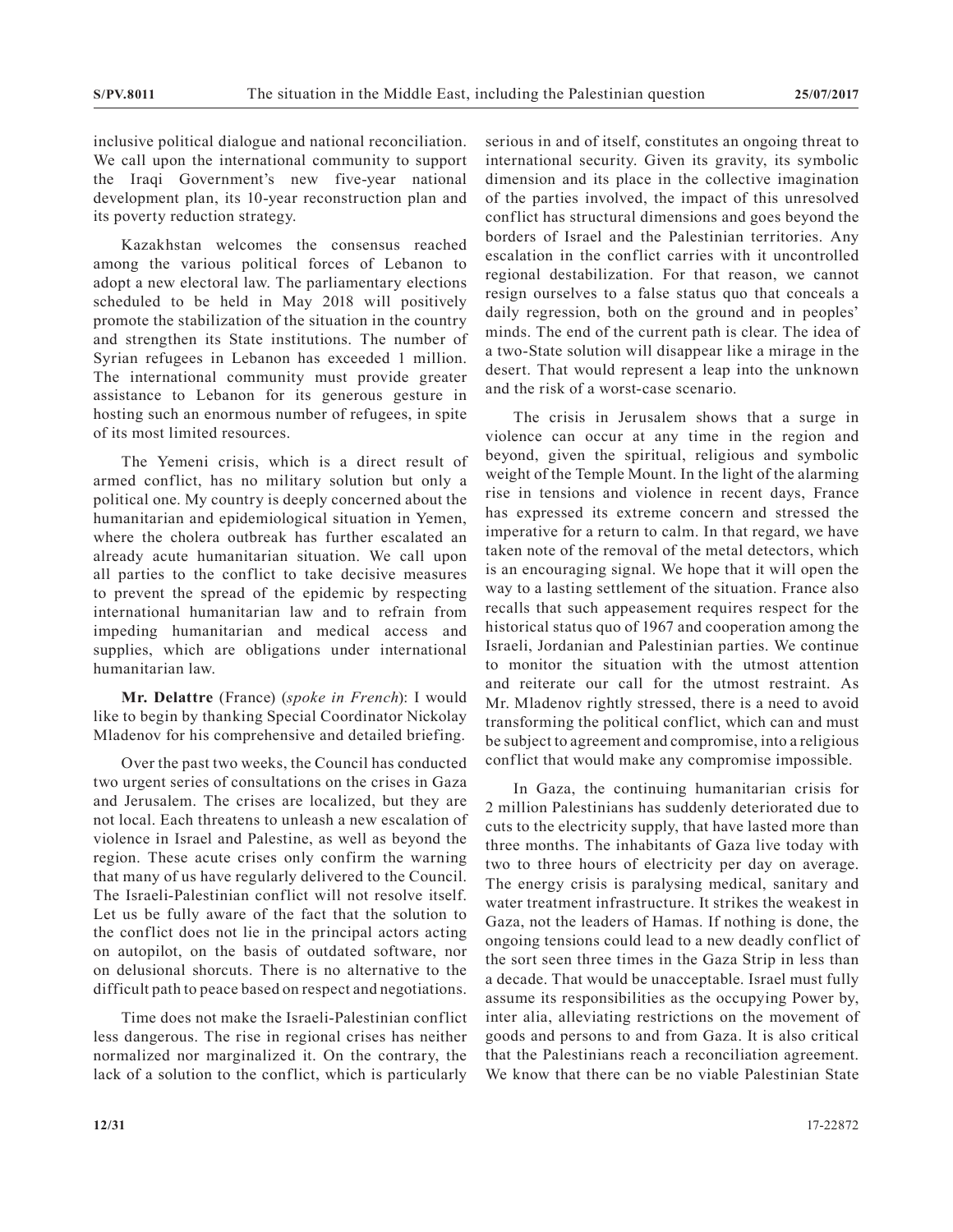without Palestinian unity, based on the principle of the two-State solution. More critically, a lasting political solution must be found for Gaza, predicated on the lifting of the blockade and robust security guarantees for Israel.

The crisis calls for an urgent response, both from the parties involved and from the international community. But beyond that immediate demand, we must restore the prospects for a just peace, in which Palestinians and Israelis are ever less inclined to believe. Violence is proliferating in the current political vacuum, and that violence is unacceptable. The recent deaths of 10 people in attacks and clashes in Jerusalem and the Palestinian territories serve as a new tragic illustration of that. We condemn all violence, and the well-known, horrendous murders of three members of an Israeli family in a settlement in the West Bank, must be firmly repudiated.

In that context, it is essential to return to the negotiating table. Such negotiations are of course incumbent on the parties, but their outcome must not be pre-empted by faits accomplis. Settlementbuilding, which is illegal under international law, directly threatens the preservation of the two-State solution on the ground and the prospect for a fair and lasting peace for both the Palestinians and the Israelis. The announcement at the beginning of the month of the construction of 1,500 new housing units in East Jerusalem is unprecedented. It is a very bad sign and will only fuel tensions on the ground.

It is therefore necessary to provide a genuine political horizon to both Israelis and Palestinians. France welcomes and encourages all initiatives undertaken to that end, in particular by the United States. It also recalls the fact that all attempts to partially address the conflict have failed. Economic development and security arrangements can make sense only in the context of a comprehensive agreement. The path to achieve that is not easy; sacrifices will be required on both sides. However, there is no alternative to internationally agreed parameters: two States living in peace and security along secure and recognized borders, based on the 1967 lines, with mutually agreedupon territorial exchanges, with Jerusalem as the capital of the two States.

France is a friend of both Palestinians and Israelis. That is why we will speak truth and steadfastly call for a return to the negotiation table. We will never throw in the towel. Faced with the temptation to put off addressing the Israeli-Palestinian conflict or to lose sight of the need for a final status agreement, it is essential to reaffirm the two-State framework. As President of the Republic, Mr. Emmanuel Macron, said to the Palestinian President and to the Israeli Prime Minister, whom he hosted in Paris in recent weeks, France will remain firmly committed to this issue and will fully contribute to the efforts, which are more necessary than ever, to restore a credible and dynamic policy.

**Mr. Inchauste Jordán** (Plurinational State of Bolivia) (*spoke in Spanish*): At the outset, I would like to thank Mr. Nickolay Mladenov, Special Coordinator for the Middle East Peace Process and Personal Representative of the Secretary-General to the Palestine Liberation Organization and the Palestinian Authority Special Coordinator for the Middle East Peace Process, for his briefing.

Bolivia expresses its strong support for sincere, cross-cutting and transparent dialogue to achieve the two-State solution. We are convinced, like all other States Members of the United Nations, that both Israel and Palestine have the right to live in security as free and independent States.

As on other occasions, we endorse the initiatives that lead to a peaceful settlement to the conflict between Palestine and Israel, such as the Arab Peace Initiative and the Quartet road map, and others that seek to ensure a just and lasting peace for both peoples. In that regard, we reaffirm our full commitment to multilateralism and to debate framed by respect for the sovereignty and territorial integrity of the States.

On this occasion, I would like to express our deepest condolences to the families of the Palestinian and Israeli citizens who died over the past few days in violent clashes in the territories of Jerusalem and the West Bank. As a pacifist State, we categorically reject all kinds of acts of force that result in the loss of human life, regardless of who commits them or the circumstances in which they occur. Our commitment to the sanctity of life prevails over all ideological speech or action that embraces violence as a valid means to achieve an end, regardless of how fair that end may appear.

Unfortunately, again and as on other occasions, we are participating in this open debate in a context that does little to inspire optimism for the long-desired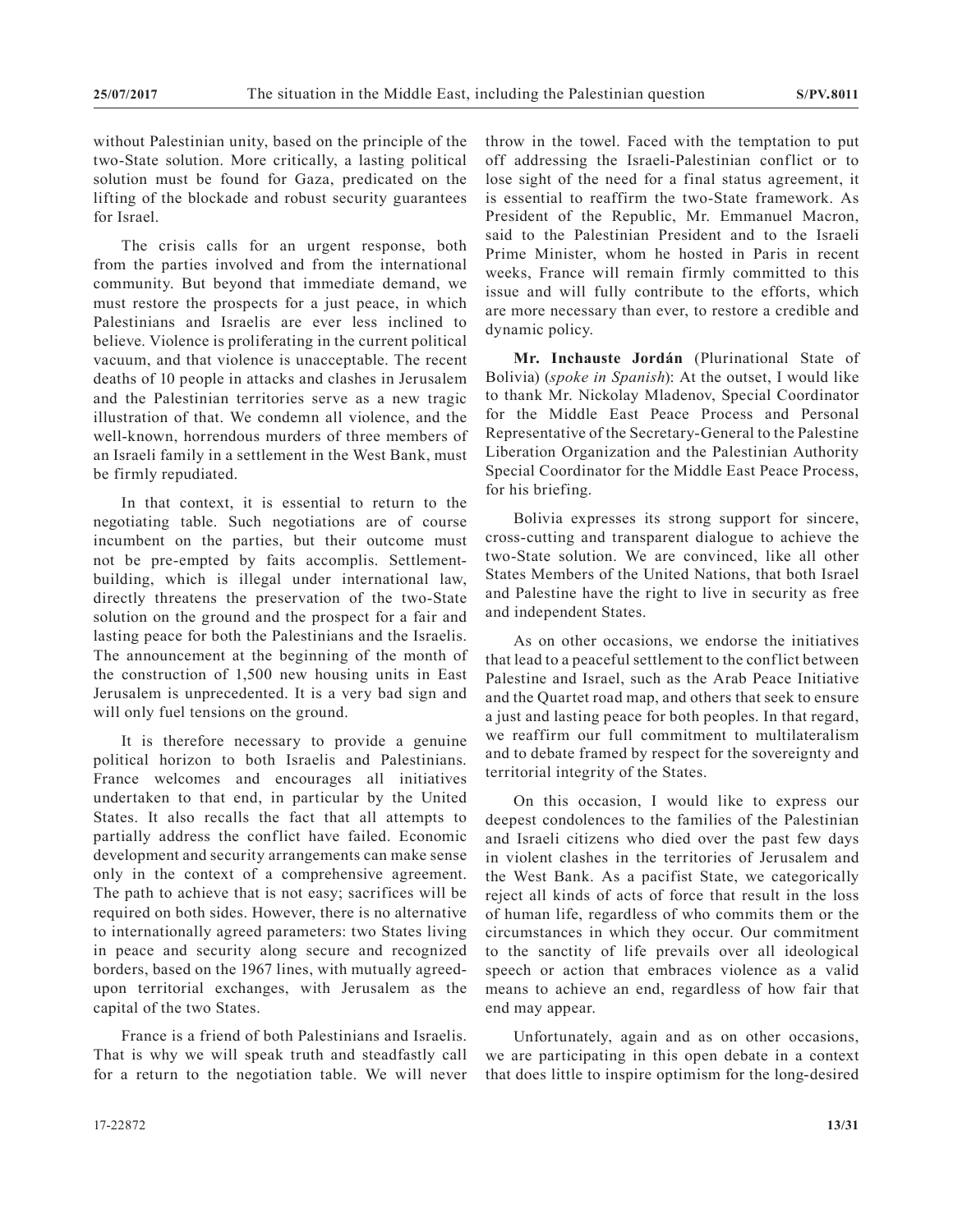peace in the Middle East. The Israeli Government recently sought to justify a number of violations of international law, including practices aimed at altering the demographic composition, character and status of the Palestinian territory, including East Jerusalem, occupied since 1967.

Between 16 July and today, at least eight deaths have occurred in clashes that took place in East Jerusalem and the West Bank. As members of the Security Council, we cannot allow an escalation in the violence that adds to the deaths, be they Israeli or Palestinian.

On 21 July, last Friday, the Israeli police issued a communiqué announcing the implementation of a series of measures restricting the access of men under the age of 50 and Palestinian women in general to the Holy Esplanade. In imposing those new restrictions, which include metal detectors and metal barriers at the holy sites that surround the Al-Aqsa Mosque, Israel is violating the historic status quo. We must recall the historic General Assembly resolution 181 (II), of 1947, which refers to the fact that the liberty of access to holy sites and sanctuaries and religious buildings, as well as freedom of worship, shall be guaranteed, in conformity with existing rights and subject to requirements of public order and decorum.

We join the nations that today are calling on the parties to heed the call of history and to sit down together to begin a frank and sincere dialogue, while refraining from any attitude whose outcome is to increase the violence in a land already steeped in volatility, a land in which various faiths and cultures should coexist and recognize their shared humanity.

We also call upon all parties to refrain from resorting to the use of aggressive rhetoric, which fans the flames of hostility between both peoples. It is crucial that every possible effort be made to avoid any escalation of violence, which ultimately affects innocent men, women, children and the elderly.

We express once again our commitment to the immediate implementation of resolution 2334 (2016), and we encourage all members of the Security Council to join forces for its implementation without further delay. We believe that all the resolutions adopted by the Council should be implemented with the same rigor and commitment that they demand, with the sole purpose of guaranteeing international peace and security.

In conclusion, we emphatically reaffirm that the only long-term solution to the conflict is the two-State solution, with an Israeli State and a free, sovereign and independent Palestinian State, within the pre-1967 international borders, with East Jerusalem as its capital, in accordance with the relevant resolutions of the Security Council and the General Assembly.

**Mr. Seck** (Senegal) (*spoke in French*): The Senegalese delegation, through me, would like to welcome the convening of this open debate on the situation in the Middle East, including the Palestinian question, and to thank the Special Coordinator for the Middle East Peace Process and Personal Representative of the Secretary-General to the Palestine Liberation Organization and the Palestinian Authority, Mr. Nickolay Mladenov, for the clarity of his briefing. The information he shared with us once again confronts us with the extreme volatility of the situation on the ground and in the peace process, which has clearly been struggling since 2014.

Against the backdrop of the particularly tense situation in Jerusalem, a city that is a symbol of three monotheistic religions, my delegation calls upon the parties to work to reduce tensions, as Mr. Mladenov urged. We reiterate our call for respect for the status quo of the Muslim and Christian holy sites, including the Holy Esplanade, and welcome the important role Jordan continues to play in that regard.

The fourth International Conference on Jerusalem — which just took place in Baku, Azerbaijan, on 20 and 21 July, at the initiative of the Committee on the Exercise of the Inalienable Rights of the Palestinian People, in cooperation with the Organization for Islamic Cooperation — rightly drew attention to the centrality of the issue of that city in the search for negotiated peaceful solution to the conflict. While expressing our condolences to the relatives of the victims of the recent violence, we reiterate our disapproval and condemnation of all forms and manifestations of violence and terrorism, regardless of the perpetrators or motives.

On 19 and 20 June, here at Organization Headquarters in New York, that Committee, in accordance with its mandate from the General Assembly, organized a forum to mark 50 years since the Arab-Israeli war. On that occasion, Israeli and Palestinian participants, as well as experts and members of civil society from various backgrounds, with innovative ideas, urged the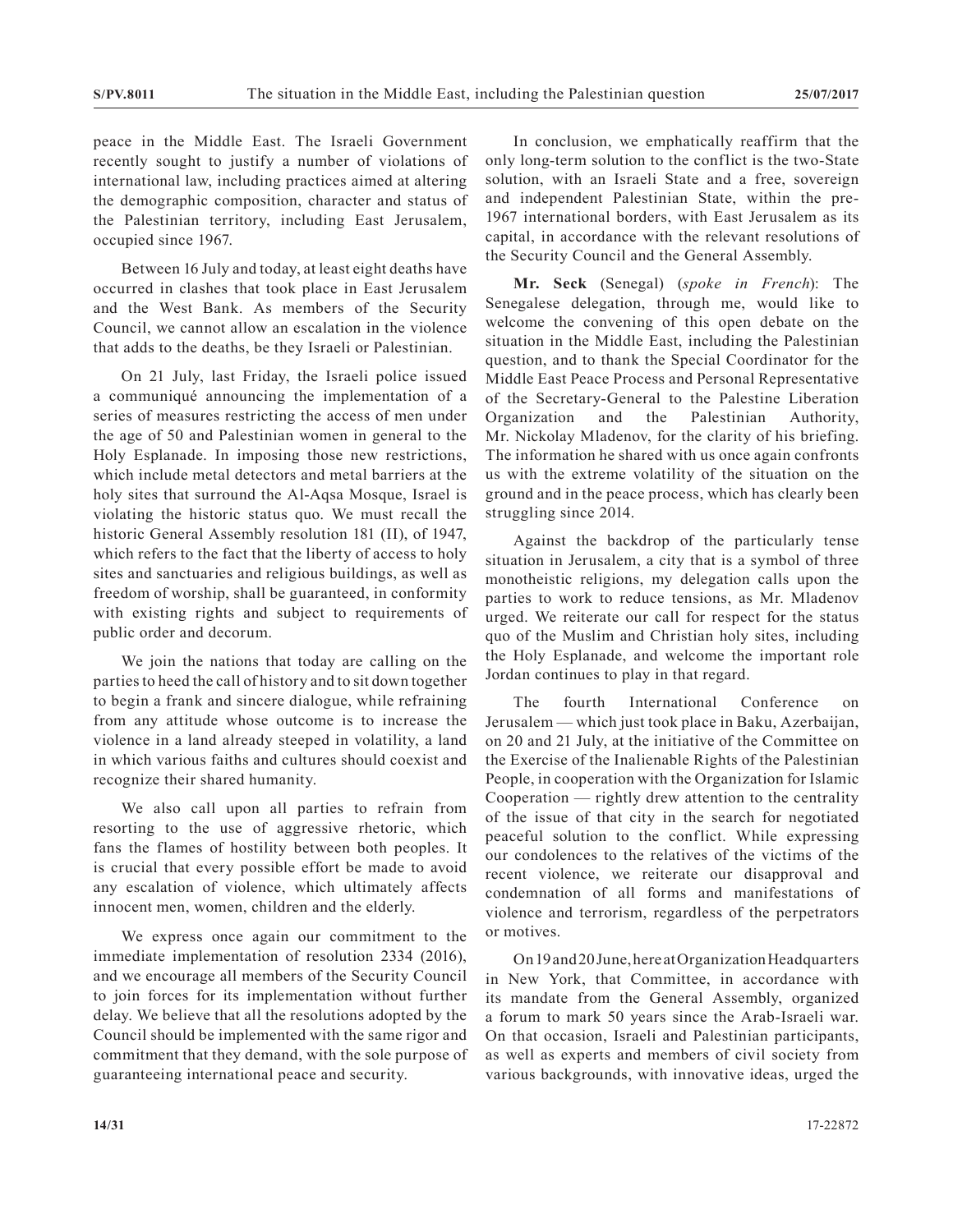international community — in particular the Security Council, in view of its international obligations — to work tirelessly in support of the two-State solution, which is the only viable solution, as it would guarantee peace and security to both Israelis and the Palestinians, who are condemned by geography to live together.

At a time when we agree on the need to give priority to conflict prevention, the disastrous humanitarian and socioeconomic situation in Gaza, which appears to be a time bomb, should receive our full attention. The Special Coordinator recently alerted us to the scale of the crisis, at the same time launching a call for \$35 million in funding to cover emergency needs.

In its report entitled *Gaza Ten Years Later*, the United Nations country team — which in 2012 had already pointed out that Gaza would become unliveable by 2020 should the trend continue — describes once again a most bleak humanitarian situation. In addition, there are structural problems linked to the supply of water and electricity, and to sanitation, not to mention the rebuilding of infrastructure. My delegation therefore urges Palestinian political actors to set aside their divisions in order to tackle humanitarian and socioeconomic challenges, in particular the electricity supply gap, which affects about 2 million people, half of whom are children. Against that backdrop, we reiterate our support for ongoing efforts to ensure that the United Nations Relief and Works Agency for Palestine Refugees in the Near East has predictable, adequate and sustained resources, with a view to enabling it to continue its vital work for the benefit of millions of Palestinian refugees.

Beyond the humanitarian aspect, however, with the support of the international community, the parties should work towards the recovery of the Palestinian economy, particularly in Gaza, which suffers from the decline in assistance from external partners. In these difficult circumstances, we renew our appeal to the parties, in accordance with their repeated commitments to the two-State solution, to open negotiations that would lead to a definitiveg peace that responds to the security needs of Israel and the legitimate aspirations of the Palestinians for a sovereign State.

While renewing its support for the diplomatic initiatives undertaken by several countries — including Egypt, France, Jordan and the Russian Federation — my delegation also calls for the culmination of the ongoing efforts of the United States with a view to relaunching the peace process, on the basis of existing platforms such as the Arab Peace Initiative, which was reaffirmed at the latest Summit of the League of Arab States.

Seventy years after the adoption of General Assembly resolution 181 (II), the international community, in particular the Security Council, has no choice but to redouble its efforts to fully implement these texts, so that, like the Israeli people, who enjoy a prosperous State, the Palestinian people can see their legitimate aspirations for a sovereign and viable State fulfilled.

Senegal will continue to support any initiative to achieve the two-State solution.

**Mr. Safronkov** (Russian Federation) (*spoke in Russian*): We would like to extend our gratitude to the United Nations Special Coordinator for the Middle East Peace Process, Mr. Nickolay Mladnenov, for the thorough briefing and for the efforts that he has undertaken.

We are deeply troubled by the escalation of tension in Palestinian-Israeli relations. We firmly and categorically condemn any manifestation of terrorism, which worsens the already difficult relationship between the parties and erodes the situation in the region as a whole.

We believe that a solution to the issue of Jerusalem, a sacred city for the three monotheistic religions, must hinge on General Assembly and Security Council resolutions. The specific parameters of an agreement on the city must be arrived at through direct Palestinian-Israeli negotiations. Prior to reaching such an agreement, the parties must refrain from any action that predetermines the final status of Jerusalem. In that regard, the aim of close coordination between Israel and Jordan is to help calm the situation at the holy sites in East Jerusalem and to maintain the status quo around them. The Hashemite Kingdom of Jordan plays a specific and important role in the management of Muslim holy sites.

The protracted pause in the peace process carries with it a high risk of further escalating the situation. The destabilizing factors have not been addressed; rather, they have worsened. Settlement activity is ongoing and, in recent days, in the occupied territories, including East Jerusalem, provocative rhetoric on both sides has been heightened.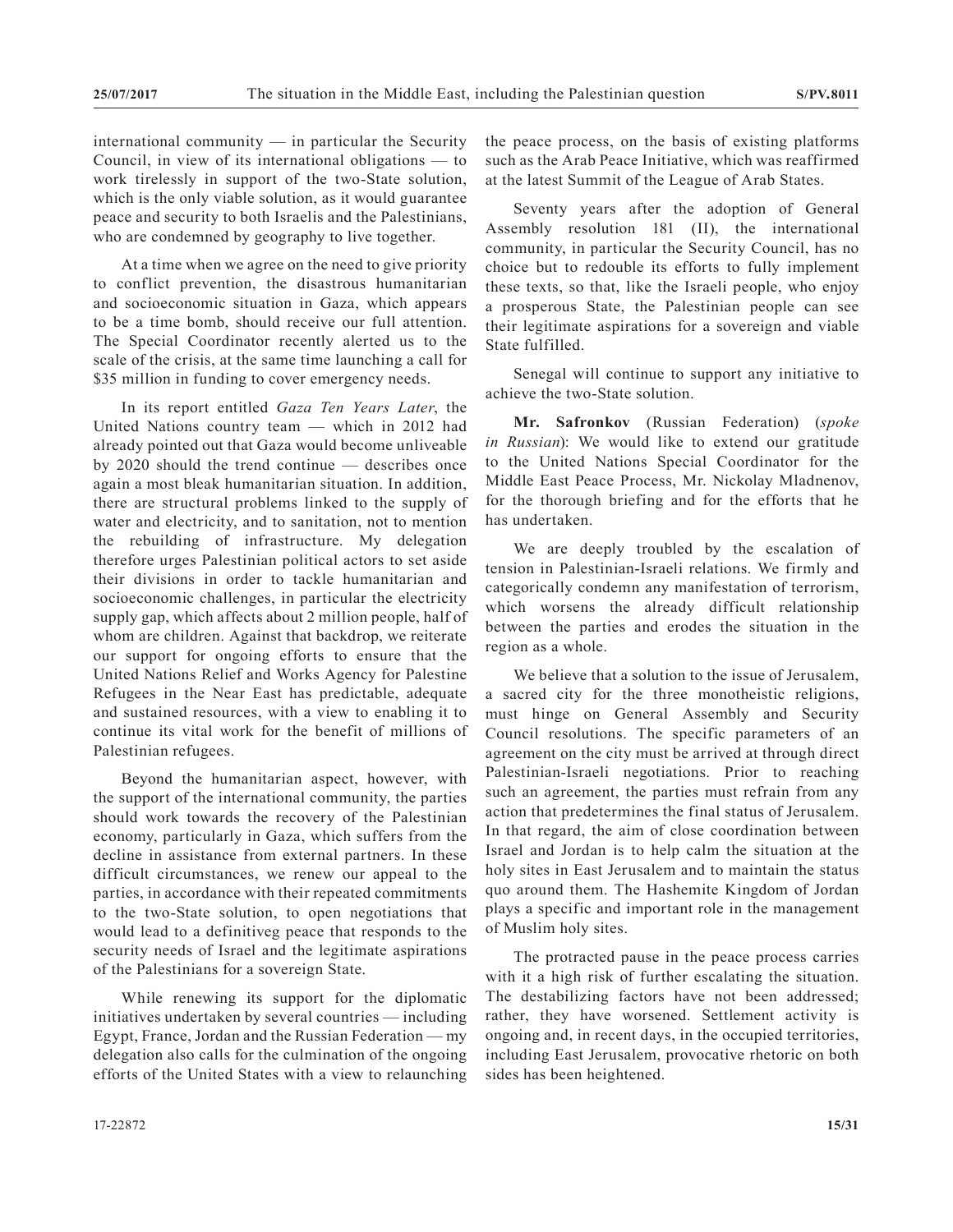The situation in the Gaza Strip requires specific attention. The humanitarian situation there remains dire. There are major disruptions in the provision of electricity. The unemployment level is among the highest in the world. What remains on the agenda is the need to provide for intra-Palestinian unity on the basis of the Palestine Liberation Organization platform and under the auspices of a legitimate Palestinian leadership. We support the mediation efforts of the parties, including those undertaken by the Arab Republic of Egypt. The solution lies not only in stabilizing the current situation,  $but$  — and this is important — in paving the way for a genuine political horizon for an Israeli-Palestinian settlement through direct talks between the parties on the universally recognized international legal basis.

Russia helps to facilitate progress in the political process, acting both bilaterally and through the Middle East Quartet of international mediators, which we view as a critical mechanism and which has been endorsed by Security Council resolutions. We are keen to further contribute to upholding unity within Palestinian ranks. We reaffirm our initiative on conducting a meeting in Moscow between President Abbas and Prime Minister Netanyahu.

Our position was and remains steadfast: a comprehensive, fair and lasting peace can be achieved exclusively through the relevant international legal instruments, including Security Council resolutions as well as the Arab Peace Initiative, and through direct talks between the parties, without preconditions. Such negotiations must lead to a cessation of what began in 1967, namely, Israel's occupation of Arab lands, and to the establishment of an independent, viable and contiguous Palestinian State, coexisting side by side in peace with Israel and within secure and recognized borders, with East Jerusalem as its capital, and with West Jerusalem becoming the capital of the State of Israel. We see no alternative to the two-State solution. That is the sole realistic means to put an end to the Palestinian-Israeli confrontation and to mutual recriminations.

The Middle East and North Africa region remains in crisis — old crises and new crises. The most recent wave of instability in the occupied Palestinian territories only confirms this lamentable reality. There are still terrorists in many parts of the region and beyond, despite the gains in combatting terrorism, who seek to gain possession of chemical weapons. Once again, last night the Russian Embassy in Damascus was

shelled twice. We call upon our partners to condemn such attacks.

We once again call attention to the fact that the destabilization of the situation in the Middle East and North Africa has significantly disrupted the fragile ethno-religious balance that has historically prevailed in the region. Extremists have exploited this religious factor, thereby unleashing a veritable genocide against Christians and other minorities with one end in mind: to stoke hatred and to swell their own ranks.

All of that serves to bolter our position in favour of concerted efforts on the part of the international community to forge genuine cooperation and build a wide-ranging counter-terrorism front to effectively repel the global terrorism threat, including depriving terrorists of access to chemical weapons and other types of weapons.

It is axiomatic that, in parallel with counterterrorism measures, we must takes steps for a political settlement to the myriad conflicts and to restore peace and stability in the Middle East and the North Africa region. With respect to resolving the crises in the Middle East, Russia has steadfastly called for a political and diplomatic process, for which there is no alternative, one that hinges on inclusive national dialogue. We continue to focus efforts on achieving effective and enduring results and will continue urging the belligerents to overcome the mistrust, without imposing any external solutions, in order to seek a political settlement. It is our hope that our partners share that approach.

We reaffirm our position in favour of respect and upholding the independence, sovereignty and territorial integrity of all States. Efforts to settle regional crises must be premised on diplomacy, dialogue and engagement. History attests to the fact that with goodwill even the most intractable crises can be settled.

We call upon all international and regional players to overcome their differences and disagreements on an equal footing, without counter-productive rhetoric or mutual recrimination, in order to demonstrate a constructive position and self-restraint and seek mutually acceptable solutions. On that basis, we stand ready to work collectively.

**Mr. Skau** (Sweden): I would like to align myself with the statement to be made later today on behalf of the European Union.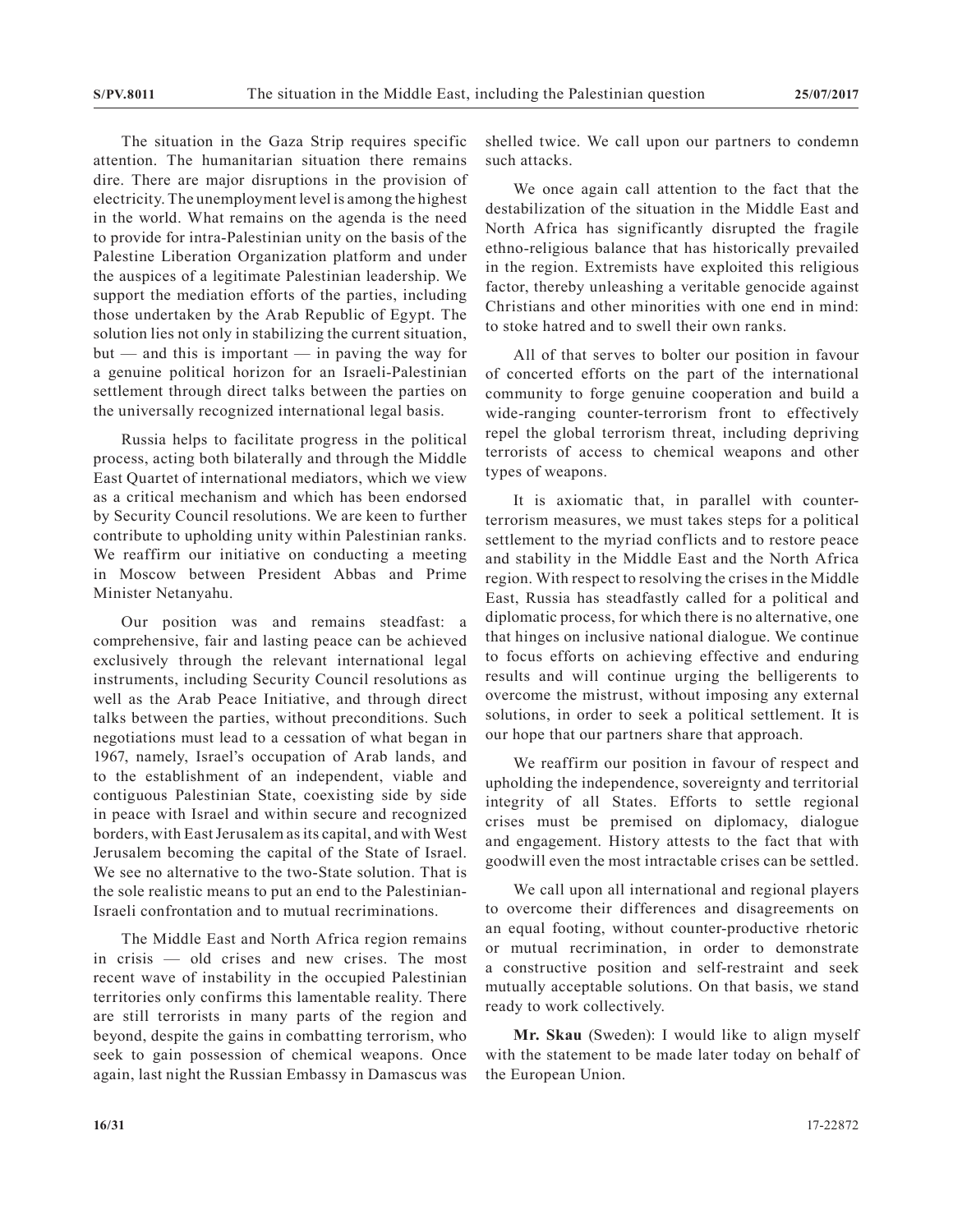I would also like to thank Special Envoy Mladenov for his timely briefing to the Security Council this morning.

Together with Egypt and France, Sweden called for yesterday's discussion in the Council because we were deeply concerned by the heightened tensions and violent clashes, including loss of life in and around occupied East Jerusalem, particularly at Haram Al-Sharif/Temple Mount. It is critical to avoid any further escalation of the situation, which, as highlighted by Mr. Mladenov, could have consequences far beyond the walls of the Old City.

Since the Council met yesterday, we have learned that Israel has decided to remove the metal detectors at the entrances of the Holy Esplanade — a key demand from the Palestinian side, as well as Jordan and many other Arab countries. That is a step that we hope can pave the way for de-escalation. It remains of great importance to uphold the historic status quo at the holy sites.

Jerusalem is home to three religions, and it has a special status granted by the United Nations in 1947. The special role of the Hashemite Kingdom of Jordan and of His Majesty King Abdullah II, as recognized in the peace treaty between Jordan and Israel, is key, and we appreciate the efforts that Jordan, as well as many others, are making to find a solution to the crisis.

While we are hopefully close to a solution to the immediate crisis, we must not lose sight of the urgent need to find a just, comprehensive and sustainable solution to the Israeli-Palestinian conflict. Developments on the ground, unfortunately, continue to take us further away from the two-State solution.

We are deeply concerned about the recent Israeli announcement of the issuance of building permits for 1,500 new settlement units in East Jerusalem. As reaffirmed in resolution 2334 (2016), the establishment of settlements by Israel in occupied Palestinian territory, including East Jerusalem, constitutes a flagrant violation of international law. Settlements further constitute a major obstacle to peace and, if not reversed, will render the two-State solution impossible. We call on the Israeli authorities to immediately reverse that decision.

We unequivocally condemn all acts of violence against civilians, including acts of terrorism. We condemned the attack on 14 July in the Old City of Jerusalem and we welcome the swift and firm condemnation by President Abbas in that regard. In line with resolution 2334 (2016), we reiterate the call for immediate steps to prevent such violence, as well as all acts of provocation and destruction, and for accountability in that regard.

We are extremely worried about the situation in Gaza, particularly the humanitarian consequences of the energy crisis and Israel's policy of closure. Civilians, including women and children, should not pay the price for this long-lasting crisis. However, they continue to do so on a daily basis. The energy crisis, which has resulted in lack of access to basic essential services, including water and sanitation, is an assault on their human dignity. Sweden is one of the major donors to Gaza and recently made additional funding available, given the gravity of the situation.

While humanitarian assistance is needed to mitigate the effects on the people of Gaza, it alone will never resolve the problem. All Palestinian factions must commit to finding a solution to the energy crisis. Furthermore, while fully understanding the legitimate security concerns of Israel and Palestine, full and sustained access for humanitarian actors and all donors is crucial. An immediate end to the Israeli closure policy is therefore necessary.

The question of Gaza should not be separated from the peace process. All Palestinian factions need to engage in good faith in a reconciliation process that leads to a unified Palestinian leadership and the reunification of Gaza with the West Bank, including East Jerusalem.

Fifty years ago, the Council affirmed that the fulfilment of the principles of the Charter of the United Nations required the establishment of just and lasting peace in the Middle East, including the right to live in peace within secure and recognized boundaries, free from threats and acts of force. Today, 50 years later, we have yet to realize that just and lasting peace.

Ending the occupation and achieving a two-State solution is the only way forward. The two-State solution reflects the consensus of the international community and must not be called into question. However, it is becoming more distant by the day. Unless we act, we are moving rapidly towards not only perpetual occupation, but a one-State reality, which would not be in the interests of the State of Israel.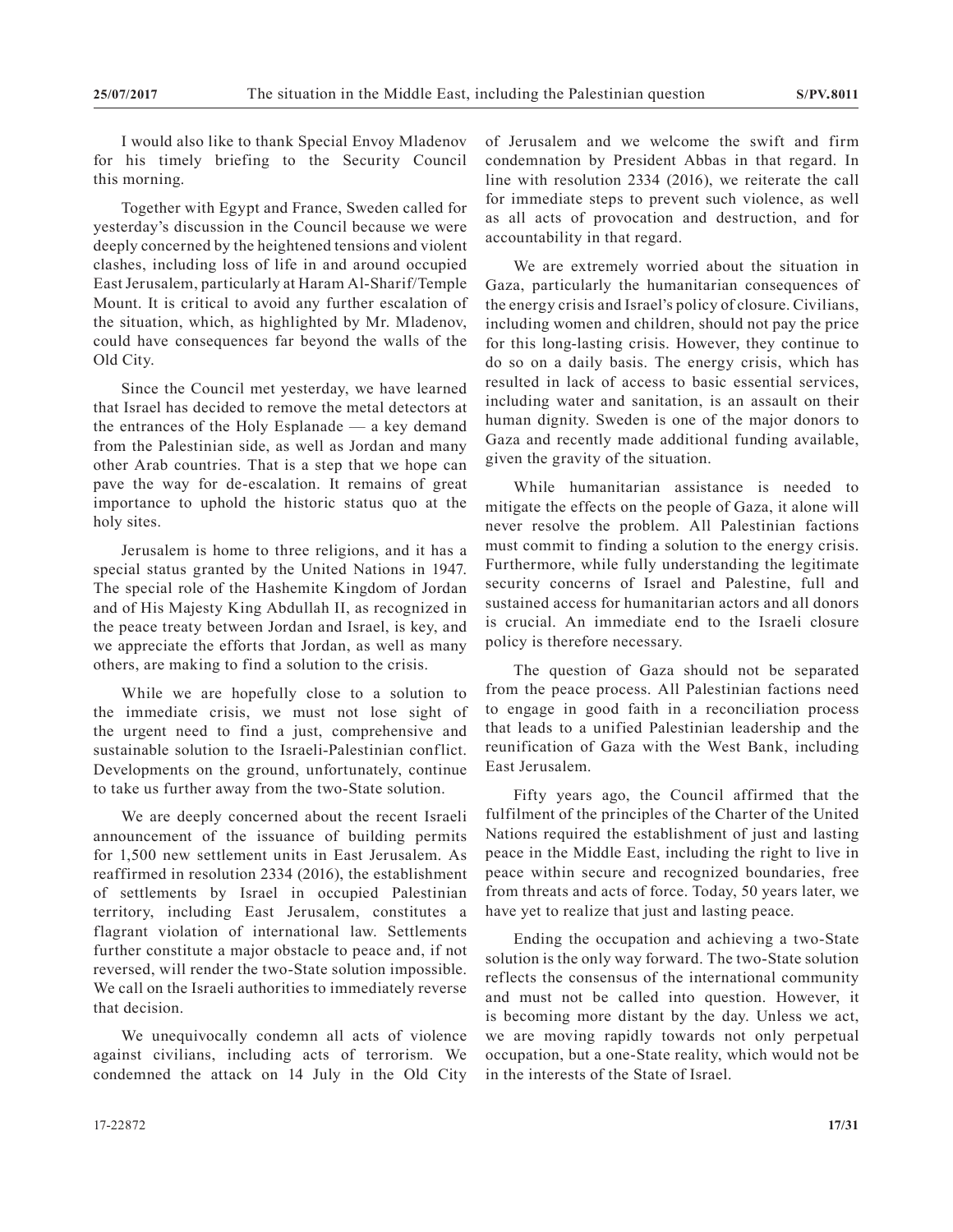The United States has always played a leading role in efforts to advance peace in the Middle East. We are encouraged by continued efforts by the United States Administration, and we welcome the holding of the Quartet meeting of 13 July. We hope that it will constitute the first step towards relaunching a meaningful peace process, leading to the achievement of the two-State solution, with Israel and Palestine living side by side in peace and security.

**Mr. Alemu** (Ethiopia): I would like to thank Special Coordinator Mladenov for his comprehensive briefing on the latest situation in the Middle East, including the Palestinian question. We thank him as well for always being as objective as possible. We understand how difficult the job is. I believe this must be said, although it might sound trite.

Let me start by expressing our deepest sorrow and sympathy in connection with the loss of lives in the recent outbreak of violence. We recall with appreciation the statement issued by the Secretary-General, who called on both sides to refrain from taking any action that would further escalate the situation. Violence must be condemned and also, as the Secretary-General said:

"The sanctity of religious sites should be respected as places for reflection, not violence".

This sentiment was also echoed by the Quartet, which, in its statement of 22 July, noted the particular sensitivities surrounding the holy sites in Jerusalem and the need to ensure security, thus encouraging Israel and Jordan to work together to uphold the status quo. We are pleased that all concerned seem to have played their role in reducing the prevailing tension, and one hopes the situation will continue to be controlled. However, the danger should not be understated.

All this makes it self-evident that unless the underlying problems are solved peacefully, the kinds of reactions that took place over the past week are likely to happen again and again, eventually getting to a point of no return. That is why preserving the possibility of finding a solution through the two-State formula is absolutely critical. There is no other viable option. All arguments to the contrary are unrealistic and inconsistent with a firm commitment to seek a just and democratic solution to the problem.

It is indeed unfortunate that the outbreak of violence in Jerusalem overshadowed some of the modest but positive steps taken recently, which have the potential to de-escalate tensions and contribute to advancing understanding between Israelis and Palestinians. Here I am referring to the agreement recently signed between Israel and the Palestinian Authority, which the Special Coordinator mentioned earlier, to increase the electricity supply to Jenin. This is in addition to another agreement signed between the two sides that deals with addressing the issue of the water supply. It is positive developments such as this that demonstrate that the two sides can indeed cooperate, giving us reason not to lose hope in the quest for a lasting solution to the long-standing dispute between Israelis and Palestinians. These two very hard-working and intelligent peoples, who have, as the Special Coordinator said, an inextricably linked history cannot allow peace and the possibility of living side by side as equals to elude them. This is our hope.

We welcome the meeting of the Middle East Quartet that took place on 13 January aimed at discussing current efforts to advance Middle East peace as well as the deteriorating situation in Gaza. We believe that the continuous engagement of the Quartet with Israelis and Palestinians as well as other key regional stakeholders is absolutely essential to efforts to resolve the crisis. As far as the Israeli-Palestinian dispute is concerned, Ethiopia's position has always been very clear. As much as we support the right of Israel to exist in peace and security, we also support the inalienable right of the Palestinian people to self-determination and the right of Palestine to exist as a free and independent State.

Let me reiterate that we think that the goal of two States living side by side in peace and security is the only viable option to resolve the Israeli-Palestinian dispute. Any obstacle to this goal should be addressed so as to pave the way for progress in the peace talks. While it is the parties that should show the flexibility to engage in direct and meaningful negotiations so as to reach a final settlement on all issues, we believe that the international community, and particularly the Council, should help and encourage the two sides to do so. It is in this context that we support the initiatives that have been under way to facilitate negotiations between Israelis and Palestinians with a view to achieving a comprehensive, just and lasting solution. The efforts of the Middle East Quartet and its road map, the Arab Peace Initiative as well as the efforts of countries within and outside the Council are very much appreciated and should be encouraged to continue.

**Mr. Bessho** (Japan): The situation in the Middle East remains volatile and complex. Many issues affect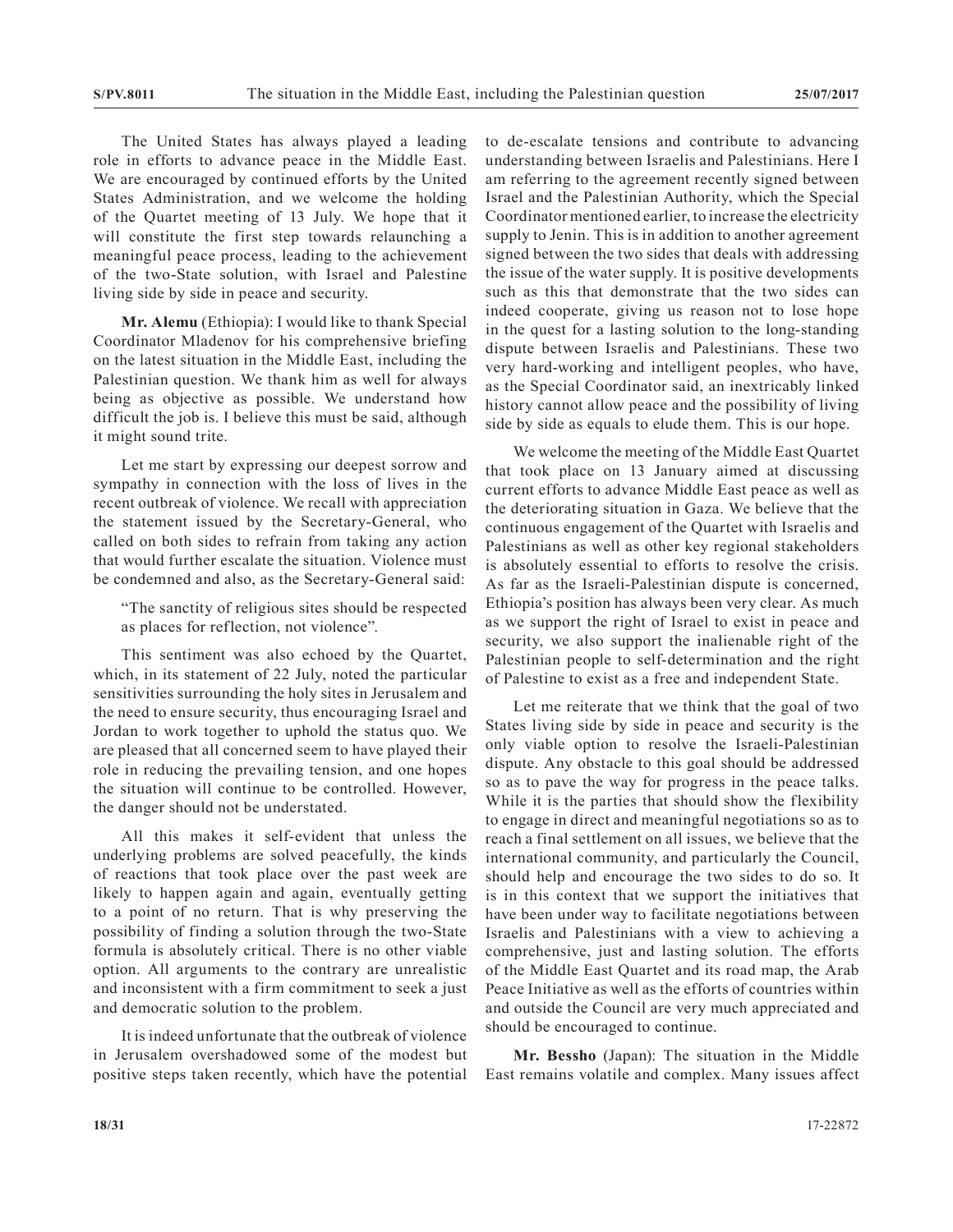one another, further deepening their complexity. The Palestinian issue is one of the most complex.

Japan continues to support a two-State solution based on the 1967 lines with mutually agreed swaps, which will achieve peaceful coexistence of a viable Palestinian State and Israel within secure and recognized borders. The final status of Jerusalem should be resolved through negotiations based on the assumption that it will be the future capital of both sides. We must continue to work together to achieve a solution that is just and sustainable.

Since the previous open debate on this issue (see S/PV.7929), we have not seen any breakthroughs. The familiar obstacles to peace that we have seen for years persist. Japan is seriously concerned about the escalating tension in Jerusalem and the West Bank. The attack that occurred in the Old City of Jerusalem cannot be justified for any reason, and Japan condemns it. Japan stresses the importance of respecting the peace of the holy sites.

The cycle of violence that followed shows how violent incidents can snowball into a highly volatile and dangerous situations. Violence is incompatible with the peaceful resolution of conflict, and the relevant parties must continue to work together to de-escalate the situation.

Settlement activities continue in both the West Bank and east Jerusalem. The physical expansion of settlements erodes the viability of a two-State solution. Japan has issued a series of statements deeply deploring such activities. Settlement activities are in violation of international law, and we have called upon Israel to freeze such activities. Japan does not recognize any unilateral change by either party that may prejudge the final resolution.

Resolution of the conflict through dialogue and agreement is also the spirit of resolution 2334 (2016). Reconciliation among Palestinians is another important element in promoting peace. The deepening divide between the West Bank and Gaza is concerning, and it is the people of Gaza who bear the burden of that divide. Japan believes that the re-establishment of effective governance by the Palestinian Authority over Gaza will contribute to the overall peace process.

The current plight of the people of Gaza is serious. Fatah and Hamas must find a way to alleviate this suffering. We should also recall that the blockade of the Gaza Strip directly affects livelihoods in Gaza. Japan stresses the importance of improving the humanitarian situation in the Gaza Strip by further easing the blockade while securing the prevention of the inflow of arms.

International efforts to relaunch the dialogue continue against the backdrop of these persistent obstacles. We are encouraged by the Quartet's more visible engagement. Japan also appreciates the continued engagement by the United States, which is particularly crucial.

The agreement on the allocation of water through the Red Sea-Dead Sea project to Palestinians shows what dialogue can achieve. Confidence-building, though concrete cases of cooperation, is in line with Japan's efforts over the years. Japan believes that such confidence-building efforts constitute part of the endeavour to promote the overall peace process through negotiations. These include the Jericho Agro Industrial Park, which hosts six Palestinian firms, with some of their products being exported to Jordan. We encourage interested parties to come and see what cooperation between Israel, Palestine, Jordan and Japan can achieve.

The international community is playing an important role by encouraging dialogue and mutual trust. However, the political will of the parties is required first and foremost to relaunch negotiations and to rein in obstacles to peace. We must continue to encourage the parties to make difficult decisions. Japan will continue its engagement through the three pillars of political dialogue, confidence-building and economic cooperation.

**Mr. Lambertini** (Italy): I thank the Special Coordinator for the Middle East Peace Process and Personal Representative of the Secretary-General, Mr. Nickolay Mladenov, for his precise and clear analysis and briefing.

I would like to begin my statement by reaffirming our extreme concern to the Council about the spiral of tension and violence in Jerusalem and in all of the West Bank. We mourn the tragic loss of life. On 14 July, Italy condemned the terrorist attack that took place on the same day in the holy city of Jerusalem against the Salomon family. There is no justification for murders or for the glorification of violence, and we welcome President Abbas' condemnation of that attack. The deaths of two policemen in the holy city of Jerusalem and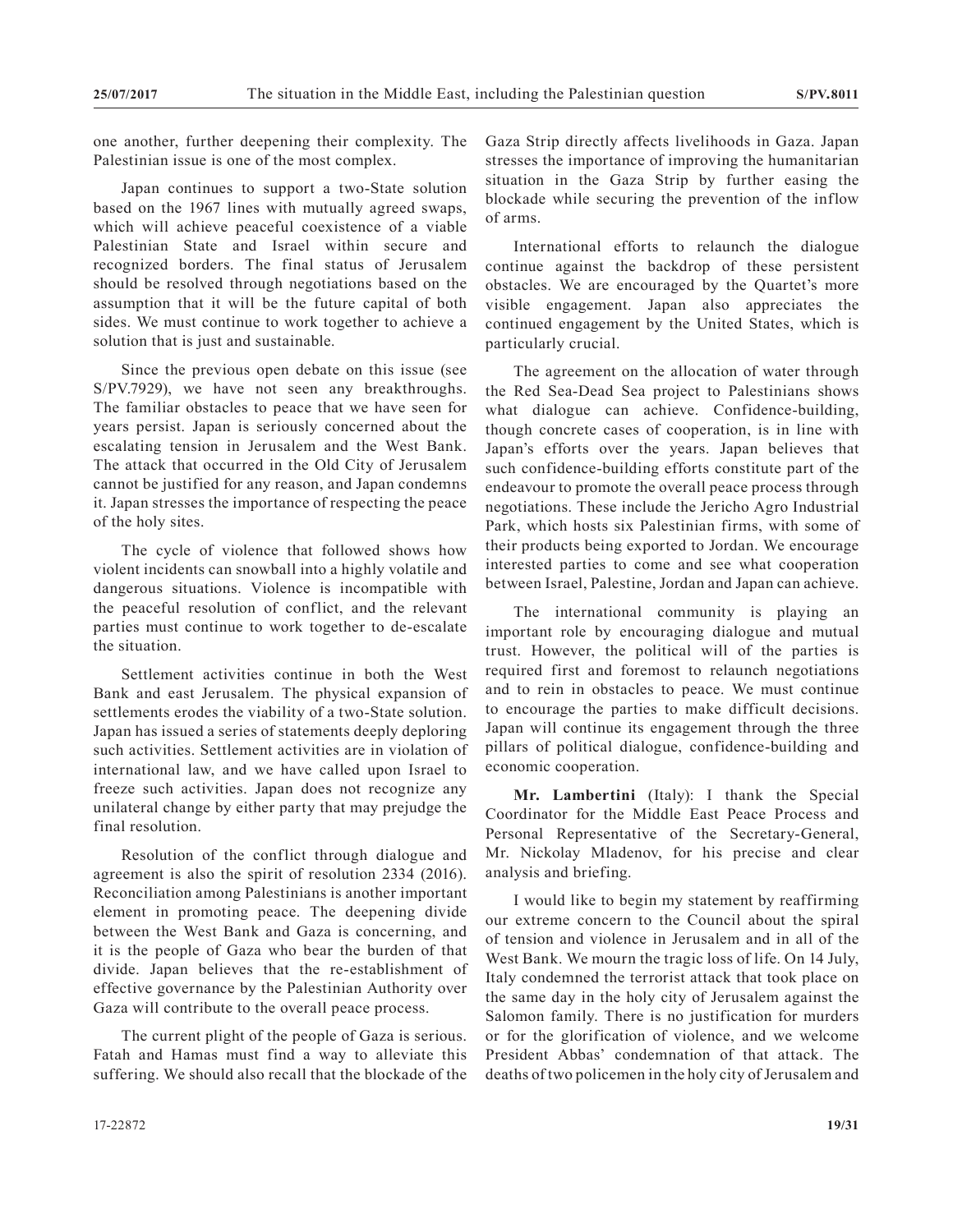those of the three Israelis in the Halamish settlement, in the West Bank, are also tragic.

We mourn the loss of life among Palestinians, with several young people killed during the recent clashes, and we reaffirm the right of peaceful demonstration. We take note of Prime Minister Netanyahu's assurance that no change to the status quo of the holy sites will be introduced. We stress the special role of the Kingdom of Jordan and His Majesty King Abdullah II, with regard to the sites. We call on all parties to do their utmost to diffuse the escalating violence, restore calm and uphold the status quo in the holy places in Jerusalem, in word and in practice. The decision of the Israeli Government to remove metal detectors is a step in the right direction. We call on Israel to further coordinate with Jordan on all measures concerning the holy places, including with regard to enhancing security. We also stress the importance of maintaining security cooperation between Israel and Palestine.

Let me now reiterate our full adherence to Italy's long-established position on the Middle East peace process, including with regard to the 1967 lines and to East Jerusalem, as set out in the relevant conclusion of the Council of the European Union, and our unwavering support for all efforts to resume peace talks between Israel and Palestine. We believe that just and lasting peace between Israel and Palestine needs to be based on a two-State solution, as the only achievable objective of direct negotiations between the two parties.

Many obstacles need to be overcome on the road to peace, among them violence, as sadly confirmed by the most recent events I alluded to earlier in my statement, and settlements, which deserve special consideration. Italy condemns the intensified expansion of Israel's settlements following the recent approval by Israeli authorities of a plan to build almost 1,000 housing units in a settlement in East Jerusalem. We believe that that decision runs counter to the prospect for a two-State solution and undermines the chance of ensuring a future of peace and security for the parties.

The dire situation in Gaza deserves our utmost attention. The most recent report by the United Nations country team provides an alarming description of the de-development of the Gaza strip in the past decade. Italy supports President Abbas as the legitimate representative of the Palestinian leadership and it upholds the goal of increasing pressure by the Palestinian authorities on Hamas in order to retake control of the

Gaza Strip and to restore the whole of Palestine under a single democratic and legitimate authority. While doing so, the humanitarian consequences on the people living in Gaza must be taken into account as a priority, particularly in the health sector.

Against that demanding background, I find it appropriate to acknowledge some positive, though limited progress. First of all, we always believe that technical collaboration between the parties in the delivery of basic services is critical, not as a substitute for peace but to crucially improve the living conditions of all Palestinians. Therefore, it is significant that two agreements on electricity and water have been signed in recent days. We encourage the parties to keep working on cooperation at the ground level and to devise new joint initiatives. Secondly, we welcome the recent meeting of the Envoys of the Middle East Quartet and wish to reaffirm the role that the Quartet can play in order to create an environment that is conducive to the resumption of peace talks.

Turning to Lebanon, Italy commends all Lebanese parties on reaching a historic agreement on the new electoral law. We are convinced that the renewal of the Parliament next year will be a milestone in terms of strengthening Lebanon's institutions. It is hoped that that will create better conditions for increasing the State's presence and authority across the country, as requested by relevant Security Council resolutions. In that regard, I would like to stress the essential work carried out by the United Nations Interim Force in Lebanon (UNIFIL) in the south of Lebanon, faithful to its mandate as a crucial player for the stability of the country and the geographical area plagued by conflict. Finally, while reiterating Italy's firm support to the Lebanese authorities, I would like to acknowledge the unwavering commitment of Prime Minister Hariri and his Government to the full implementation of resolutions 1559 (2004) and 1701 (2006), through its cooperation with the Special Coordinator and UNIFIL.

I would like to conclude by mentioning the liberation of Mosul from Da'esh, undertaken by Iraqi Government security forces, with the support of a global coalition, as a sign of hope in a geographic area marked by multiple crises. That result is a landmark in the joint fight against terrorism in the Middle East and points to future achievement in the region. While the military fight against Da'esh is not over and the need to ensure the protection of human rights must still be upheld, our attention should now also turn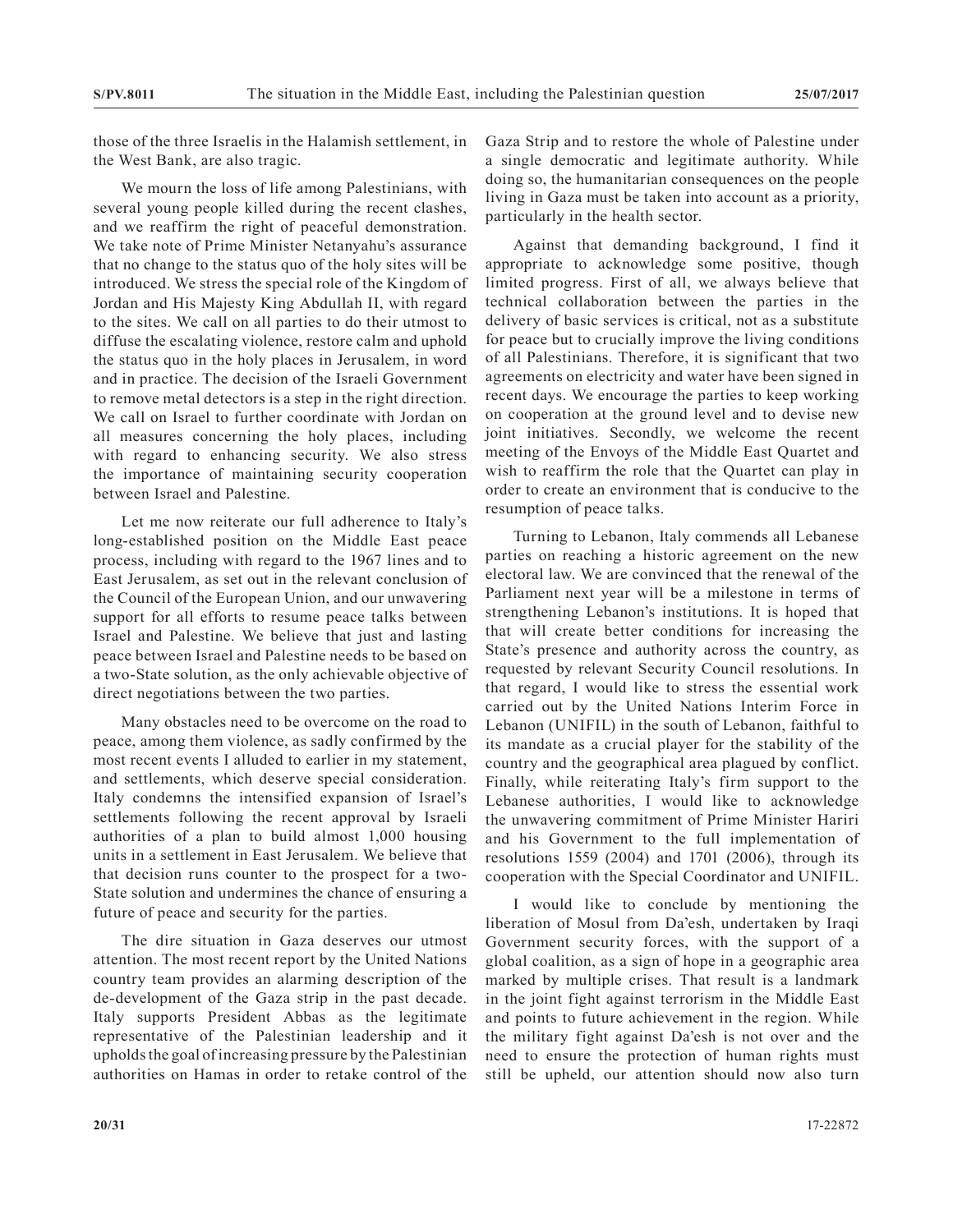to stabilizing the territory once under the control of Da'esh. Humanitarian assistance and the restoration of essential services are crucial in order to underpin the military victory and allow the return of internally displaced people.

Reconciliation in Iraq and a political transition in Syria remain the keys to preventing any resurgence of Islamic State in Iraq and the Levant. In that regard, I would like to emphasize the need to uphold and protect the right and freedom of all ethnic and religious communities in the region, including the Christian communities.

**Mr. Rosselli** (Uruguay) (*spoke in Spanish*): I join with others in commending you, Sir, on convening today's open debate.

I thank the Special Coordinator for the Middle East Peace Process and Personal Representative of the Secretary-General, Mr. Nickolay Mladenov, for his detailed briefing and, as we do every month, we reiterate Uruguay's full support for his efforts.

As the days go by, with a few exceptions, regrettably, the situation in the Middle East either remains the same or worsens. It is clear that, above and beyond its good intentions, the Council has not been able to honour its commitment to restoring peace and stability to the conflict-stricken region. Like most of us, the people of that region of the world want only to live in peace, far removed from the horrors of war, violence, terrorism and human rights violations. We recall the millions of faceless victims who have endured wars and invasions — some of them conceived from afar — the pillaging of their resources and wealth, constant changes to their land based on foreign interests, the actions of terrorist groups who insult the very religion with which they claim to be affiliated, and a slew of Governments and authoritarian regimes that are clearly out of touch with the desires of their peoples. All of this has created fertile ground for the fomenting of extremism and radicalism, which themselves have become both the result and the cause of new conflicts. Despite all of this, we continue to be optimistic and to hope that the peoples of the Middle East will soon be on the road to progress and cooperation in a peaceful environment. To achieve that, the continued support of the Council and the entire international community is essential.

With regard to the recently escalating situation in Jerusalem, which has spread rapidly to other areas and threatens to become a major new crisis, Uruguay reiterates its firm condemnation of all the violent incidents, which have left more than 10 victims. This worrying situation creates distrust between the parties concerned and affects all the efforts designed to enable a resumption of bilateral Israeli-Palestinian peace negotiations aimed at reaching a two-State solution. The sacred sites of the city of Jerusalem, where three of the world's major religions converge, should be places of reflection and peace, not violence and terror. It is therefore crucial to maintain unrestricted access for the faithful to their temples and ensure that this is reflected in concrete action. In that regard, we were pleased by the Government of Israel's decision to act by removing the metal detectors installed last week. However, the critical situation in Gaza, to which the Council has not given enough attention, is threatening to result in a new humanitarian disaster very quickly. We should make every effort to prevent this scenario from leading to another war.

As it has done since 1947, Uruguay once again reaffirms its unfailing support to the right of Israel and Palestine to live in peace within secure and recognized borders in an atmosphere of renewed cooperation, free from any threats to peace or acts that violate it. We also reiterate our support to a solution based on two independent States in the belief that it is the only option that will enable Israel and Palestine to coexist in peace, and in that regard we once again urge for the resumption of direct negotiations between the two as a crucial path to that end. We welcome all international initiatives aimed at advancing the peace process in order to achieve a peaceful, just, negotiated and lasting settlement that accords with international law in taking into consideration the legitimate aspirations of Israelis and Palestinians.

However, in order to achieve that goal, it is essential to reverse the current trends on the ground, since Palestine will otherwise find it extremely difficult to consolidate its State. It is regrettable that, seven months after the adoption of resolution 2334 (2016), little progress has been made in its implementation, while Israel's announcements of its expansion of settlements in the occupied territories are increasing. Similarly, the announcements of demolitions and the forced transfer of vulnerable communities such as Dakika, Khan Al-Ahmar and Susya only provoke uncontrolled reactions.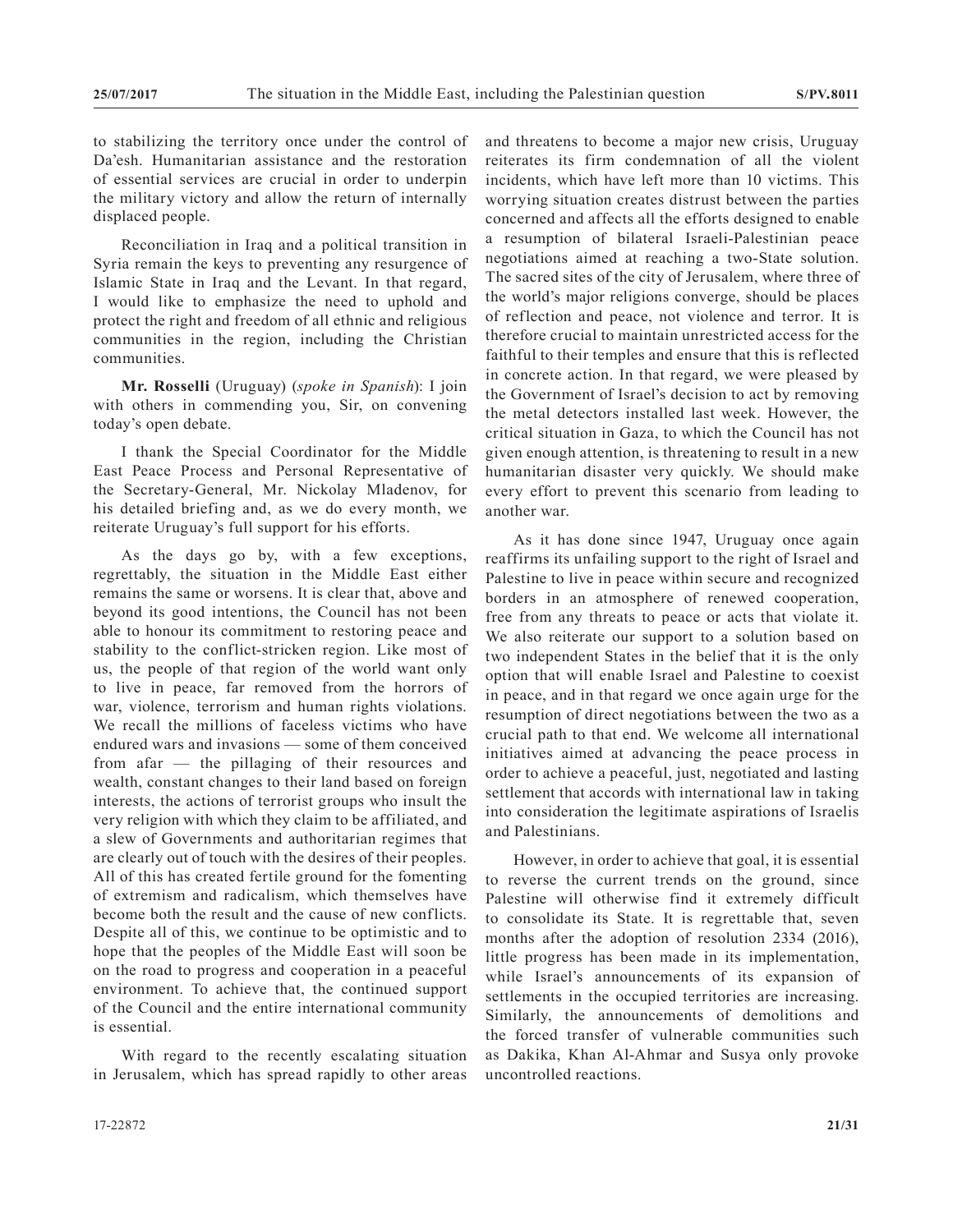The recent violent incidents and terrorist attacks, and their encouragement and glorification through subsidy payments to the families of those who commit them or by naming schools, buildings and squares after them, do nothing to advance the cause of peace and put the possibility of reaching a two-State solution in jeopardy. However, just as in the past we have repeatedly emphasized that we cannot be silently complicit in the face of terrorist attacks, we would like to take this opportunity to appreciate the fact that President Mahmoud Abbas of the Palestinian Authority has condemned the 14 July shooting on the Mosque esplanade. On a somewhat more personal and timely note, I hope that we in the Council will soon see the day when our colleagues Mr. Riyad Mansour and Mr. Danny Danon can stop trading mutual accusations and blaming each other and instead inform us of developments in direct negotiations aimed at putting an end to this dreadful conflict once and for all. Our Colombian brothers have shown us that it is possible to leave behind the pain of 50 years of war and to embrace the commitment and risks of a peace agreement.

Uruguay is shocked by the serious plight of civilians in Yemen, where according to the Office for the Coordination of Humanitarian Affairs, the humanitarian crisis is even more serious than in Syria. It is regrettable that the situation there is still not receiving the same degree of attention from the Council as other regional crises are. Yemen is on the verge of famine. It is suffering from a rapidly spreading cholera epidemic and its hospitals, schools and markets continue to be the target of indiscriminate attacks. The prolonged stagnation of the peace process and the widespread violations of international humanitarian law and human rights committed by all the warring parties have left millions of civilians drowning in chaos and terrible suffering. Anyone perpetrating attacks or providing logistical support and weapons in Yemen, should cease hostilities immediately. Those responsible for the revolting atrocities that have already been committed should be brought to justice.

I would like to comment very briefly on the conflict in Syria. Despite the fact that the Astana ceasefire process has resulted in a considerable drop in violence in some parts of the country, we are still seeing sieges and famines, indiscriminate attacks on civilians, the use of chemical weapons, terrorist attacks and extremely serious violations of human rights and international humanitarian law, all while the Council's

frustrating inaction continues. We are concerned about the fact that although the political process in Geneva has made some progress, albeit modest, that has not resulted in any improvements in humanitarian access to the millions who are subsisting with no help at all in besieged and hard-to-reach areas. We reiterate that this horrific war can be ended only through a process of political transition, led by Syrians and mediated by the United Nations in accordance with the road map set out in resolution 2254 (2015).

In conclusion, where the recent situation that has arisen among some of the States of the Arab peninsula is concerned, we hope that the tensions can be overcome through dialogue and negotiations.

**Mr. Yelchenko** (Ukraine): I would like to thank you, Mr. President, for convening today's open debate on some of the most burning issues in the Middle East and to express our appreciation to Mr. Mladenov for his briefing.

The Middle East peace process remains at the core of all efforts aimed at restoring stability in the region. Ukraine has consistently supported that crucial process and the principle of a two-State solution, with Israel and Palestine coexisting in peace and security. We share the concerns of the Secretary-General and the Special Coordinator about the escalation of tensions and violence in Jerusalem, which reflects the gravity of the situation in and around the Old City as well as in the wider context of the peace process.

The recent deadly terror attacks in the Temple Mount/Haram Al-Sharif and in an Israeli settlement in the West Bank say a great deal about how far this pattern of escalation has gone. Unless both sides take swift and effective measures, these incidents could ignite further violence. We have stressed time and again that there can be no justification for any terrorist acts and have firmly condemned any attempts to glorify them. We are increasingly concerned about the violent clashes between Palestinians and Israeli security forces in East Jerusalem and the West Bank in which at least three people have died. The decision of the Palestinian President Mahmoud Abbas to freeze contacts with Israel is a worrying sign that the situation could get out of hand very quickly.

We note the statement of Secretary General Ahmed Aboul-Gheit of the League of Arab States about the Temple Mount/Haram Al-Sharif. At the same time, we would like to take this opportunity to urge both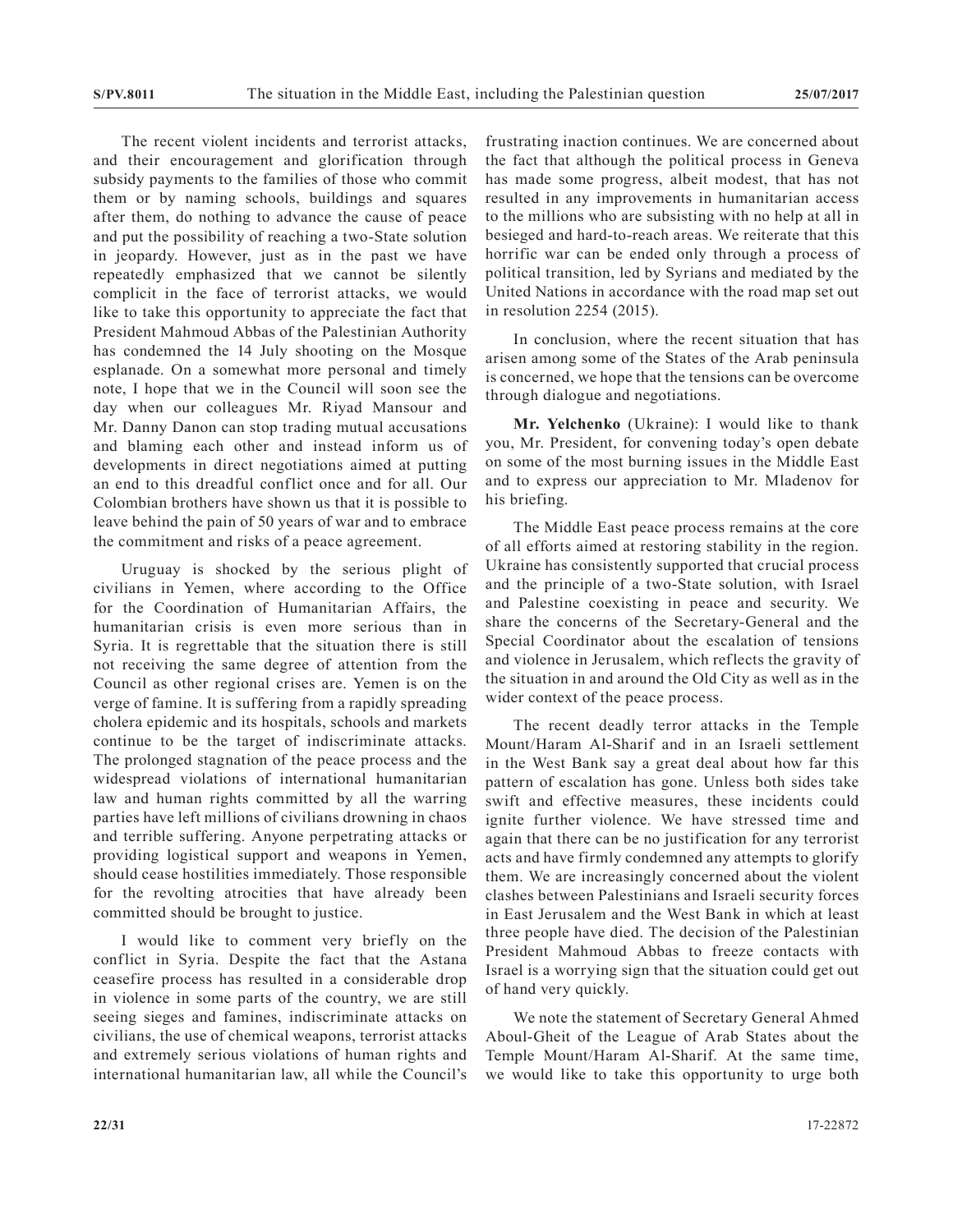Jordan, as Custodian of the holy site, and Israel to find a reasonable compromise between public safety and freedom to worship. We also urge everyone to act responsibly so as to avoid escalation and calm the situation and prevent it from spiralling out of control. Ukraine reiterates its position that an Israeli-Palestinian peace agreement is to be found in the framework of the unconditional fulfilment by the parties of the relevant Security Council resolutions, the Madrid principles, including land for peace, the road map, the agreements previously reached by the parties and the 2002 Arab Peace Initiative.

Turning to Syria, let me stress our dissatisfaction with the slow progress on the political track. Based on the latest rounds of the intra-Syrian talks in Geneva, I see only one party willing to work constructively on the agreed agenda. The Syrian regime's delegation, on the contrary, has so far demonstrated interest in discussing only one basket, which is counter-terrorism. I believe that the Security Council has made it clear on a number of occasions that one basket cannot be promoted at the expense of the other three. That is why we underscore once again that the Geneva discussion needs to be firmly entrenched in resolution 2254 (2015) and steered towards the previously agreed common agenda points covering the issues of governance, the Constitution, elections and counter-terrorism.

On the whole, the international community should avoid at all costs falling into the trap of short-term solutions with regard to the Syrian conflict. Such shortterm fixes seem to provide temporary relief, only to set the stage for a deeper crisis in the long term. The fact that none of the root causes of the conflict has been addressed essentially means more opportunities for Da'esh and Al-Qaida to capitalize on the grievances of the disaffected population.

Ukraine is deeply concerned about the rapidly deteriorating humanitarian situation in Yemen: it is going from bad to worse. The cholera epidemic, which is quickly spreading in every major Yemeni province, has pushed the country's population to the brink of survival. We praise the efforts of the United Nations and all other humanitarian actors that are delivering lifesaving assistance to the Yemeni people. We urge the parties to ensure the sustainable delivery of commercial and humanitarian supplies; without them, millions of Yemenis are at risk of famine and death. In the political sphere, we are worried by the latest trends of an increasing polarization of key stakeholders in Yemen

and the further fragmentation of the Yemeni political landscape. We call on all parties to resume direct talks without preconditions, and to conduct them in the most flexible and constructive manner possible.

The situation in the Middle East is very worrying and full of challenges. We call on the Council to remain united in addressing them.

**Mr. Moustafa** (Egypt) (*spoke in Arabic*): The Security Council is meeting today to consider the Palestinian question while the occupied Palestinian territories are experiencing serious and dangerous events, especially with regard to Al-Haram Al-Sharif, which have led to a deterioration of the situation not only in Al-Quds but throughout the occupied Palestinian territories — and perhaps even beyond the region, given the unique meaning that Al-Quds Al-Sharif has not only for Palestinians and Arabs but also for the entire Muslim world.

We have already warned of the grave repercussions of the recent events. We reiterate our call upon Israel to end the violence and the security escalations at the Al-Aqsa Mosque, as well as the grave toll in terms of dead and wounded among Palestinians. We also call upon Israel to respect freedom of worship and religion, as well as the right of the Palestinian people to practice their faith in freedom and security. We call upon Israel to refrain from taking additional measures that are liable to further fan the flames of the conflict, incite religious passions and worsen the suffering endured by the Palestine people, thereby undermining prospects for achieving a fair, lasting and comprehensive peace based on the two-State solution.

To us it is important to reiterate once again the Council's own pronouncements concerning the Al-Aqsa Mosque. In that connection, I refer to the Council's press statement of 17 September 2015 (SC/12052), which calls for upholding the historic status quo of Al-Haram Al-Sharif in word and in practice, including by safeguarding the right and freedom of Muslim worshippers to practice their faith. It is also important to refer to well-known measures adopted by the Council, including resolution 478 (1980), which reaffirms that all legislative and administrative measures taken by Israel, the occupying Power, that threaten to change the situation with respect to the holy city of Jerusalem are null and void and must be rescinded. Moreover, resolution 2334 (2016) does not acknowledge any change to the 4 June 1967 lines, including with regard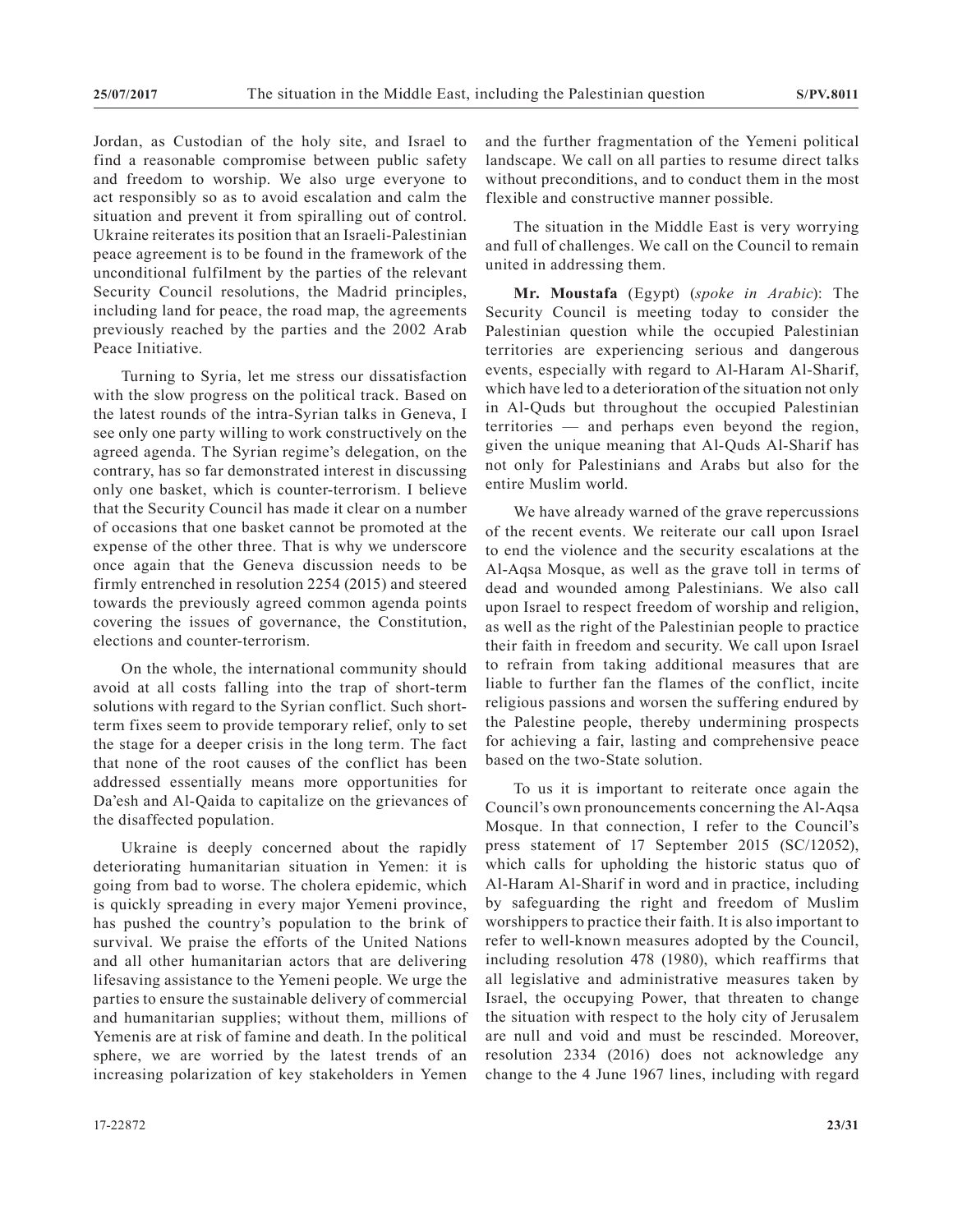to Al-Quds, except with the consent of the parties through negotiations.

In that regard, I would like to reaffirm that Egypt welcomes the efforts aimed at de-escalating the current crisis, including those undertaken by Jordan in the light of the historic role of the brotherly Hashemite Kingdom of Jordan in connection with its custodianship of the sacred sites in Al-Quds Al-Sharif. We have taken note of the Israeli decision to remove the metal detectors. We hope that the situation will return to normal, including with regard to Jordan.

If the current crisis were to continue, its consequences would not be limited to Palestine and Israel. It is necessary for us all and for the Council to be aware of that. For it incumbent upon the Council to maintain international peace and security, as well as shoulder the responsibility to monitor the crisis so that the situation does not spiral out of control, and maintain prospects for direct negotiations, including final status issues encompassing Al-Quds Al-Sharif.

The occupation of Palestinian territories continues without any glimmer of hope of ending that tragic situation. Measures taken against the Palestinian people are increasing at an accelerated rate. Settlement expansion is also continuing. United Nations and Security Council resolutions that call for upholding the principles of the Charter of the United Nations are not being implemented. I am speaking principally of the right to self-determination.

All of those factors are causing great frustration, which has accumulated during the years of siege and occupation. What we see before us presently, in terms of risks and dangers, clearly shows that attempts to bury one's head in the sand are liable to have great consequences. All those who believe that the Palestinian question does not have the same importance compared to other issues plaguing the region have exhibited poor judgement.

We reiterate that the call to end the occupation and to implement United Nations resolutions, including resolutions of the Security Council, which is tasked with the maintenance of international peace and security, is not aimed at delegitimizing any State. It is a call for the restoration of the rights-holders and for the implementation of international law. Ultimately, that would have beneficial and positive results for all the people throughout the region, including, of course, the Israeli people. We all recognize their right to live in peace and security within their borders and to enjoy good-neighbourly relations with the States in the region.

Historically, Egypt has been a pioneer in the restoration of peace in the region, and we commit ourselves to persevering in our efforts along that path with the two sides, Israelis and Palestinians. Furthermore, the recent visit to Cairo by Palestinian President Mahmoud Abbas is part of the coordination between the two parties. The Egyptian authorities have reaffirmed their steadfast position, and call for reaching a comprehensive and just solution that will guarantee the right of the Palestinian people to build their independent State, on the basis of the 4 June 1967 borders, with Al-Quds Al-Sharif as the capital. The Egyptian Government has also affirmed that the Palestinian question remains an utmost priority for Egypt, and that reaching a settlement is indeed a basic premise for the restoration of security and stability in the Middle East and for lending new momentum to development in the region. We reaffirm that our efforts to relaunch negotiations between Palestinians and Israelis will continue, and that those efforts will also help to forge closer ties among Palestinians and help put an end to the divisions.

In conclusion, if I may, I would like to reaffirm that the historic call of the Arab States — the Arab Peace Initiative — clearly attests to the fact that Arab countries have collectively committed themselves to the land-forpeace principle as the framework and foundation for a solution. The recent Arab Summit held in Amman led to a reiteration by Heads of States and Governments of their support for that very same Arab Peace Initiative. We have further noted that the Administration of the United States of America is open to reaching a lasting settlement, which we applaud. In that regard, we stand ready to lend our assistance in that regard.

**Mr. Rycroft** (United Kingdom): Let me join others in thanking Nickolay Mladenov for his briefing and his tireless efforts on this issue. As he has set out so clearly this morning, the situation in Israel and the occupied Palestinian territories continues to be of the utmost concern for the Security Council. After generations of hostility, blood and tears and in the wake of years of pain and wars, we are determined to bring an end to the bloodshed and sorrow.

But such determination is not new. In fact, those words I just uttered come from the Washington Declaration, signed on this very day 23 years ago.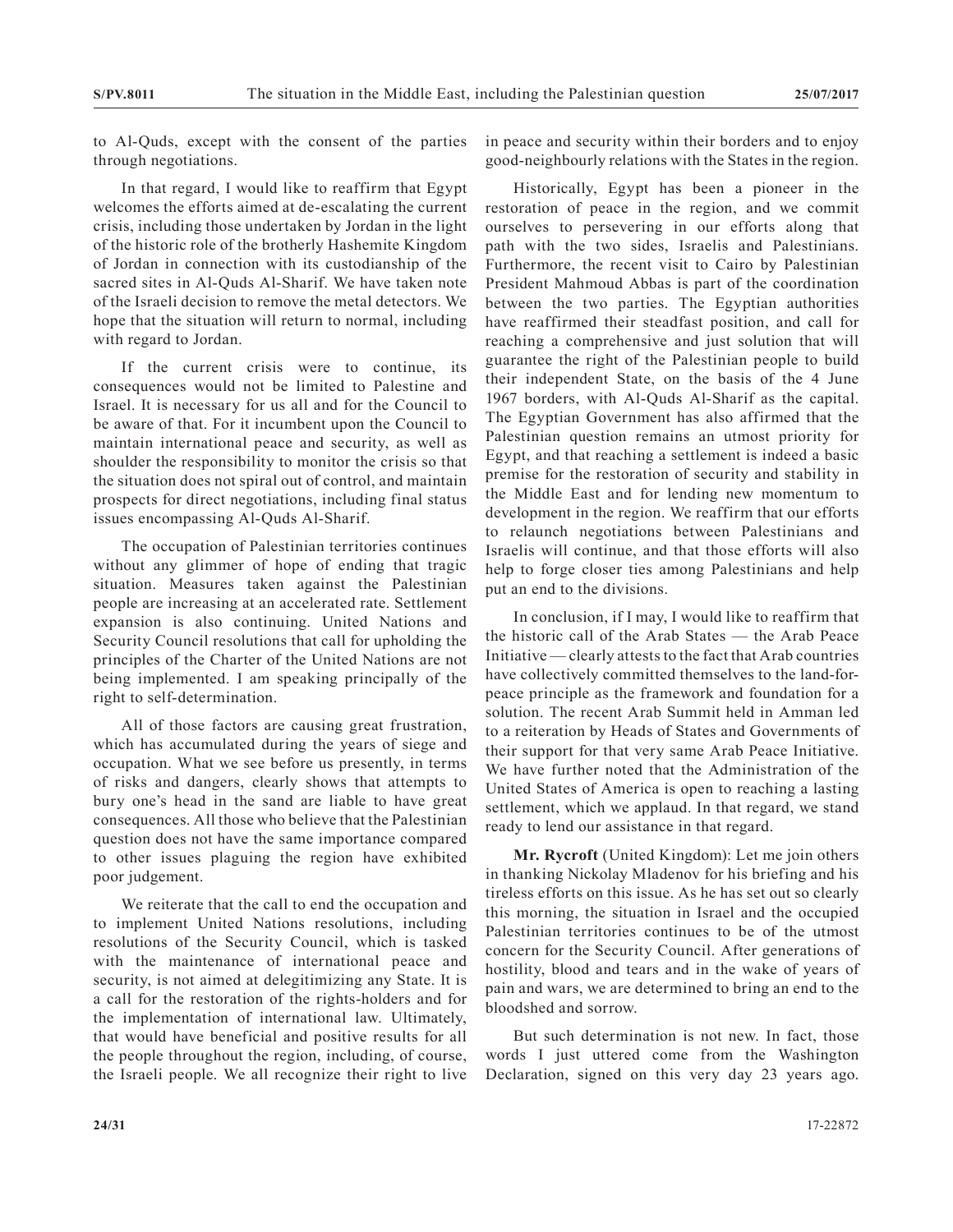That historic document started a process that created a historic peace between Israel and Jordan, a peace that would have been unthinkable decades before. The symbolism of this particular anniversary should not be lost on anyone in the Council today. It should remind us all that the peace we seek is not impossible, no matter how far off it may appear, no matter the challenges ahead. It is a reminder of hope that the region desperately needs. One need look only to the recent abhorrent surge in violence to see that peace remains far from the minds of far too many.

I condemn the horrific terrorist attack that claimed the lives of three Israelis during a Shabbat dinner last Friday. I deplore the tragic murder of two Israeli policemen at the Temple Mount/Al-Haram Al-Sharif the Friday before. A spiral of tension and violence has swept across the West Bank and Jerusalem in recent days. I am deeply concerned about the loss of life, including the deaths of at least four Palestinians, and deplore the violence that left hundreds injured in clashes over the weekend. The relevant authorities must swiftly investigate all of those incidents.

We call on all parties to show restraint and restore calm. We call on all parties to avoid provocation and, through engagement, to reach a solution that ensures the safety and security of the Temple Mount/Al-Haram Al-Sharif, one that upholds the status quo. We welcome the engagement between all parties to find a solution, and we welcome positive steps taken overnight. This is the path to de-escalation. This is the path all parties must take.

In parallel, we must not lose sight of other challenges to peace, such as the deteriorating humanitarian situation in Gaza, where the recent cut in electricity supplies is exacerbating already perilous conditions: over 30,000 persons displaced and insufficient clean water to meet the population's needs, with most only getting water for a few hours every three to five days. Over 70 per cent of Gazans are now reliant upon the United Nations Relief and Works Agency for Palestine Refugees in the Middle East. I would like to take this opportunity to thank the United Nations for its efforts to alleviate the suffering of those in Gaza.

Ultimately, it is the decision of Hamas to choose violence and to reject the Quartet principles that lies at the heart of the tragedy in Gaza. There is a way out: Hamas must renounce violence, recognize Israel and accept previously signed agreements. That means an end to the rockets, an end to the violence. Those countries in the region with influence over Hamas must encourage them to take these steps. We also need to see steps towards the restoration of the Palestinian Authority control of Gaza, and with it the restoration of effective and accountable governance. If we are to achieve a solution, Israel must lift restrictions on Gaza to ease the suffering of ordinary Palestinians. The United Kingdom stands ready to do all it can to support those efforts.

Beyond Gaza, we are also concerned at seeing settlement activity in East Jerusalem increasing, especially at a time of heightened tension. All settlements are illegal under international law, and I strongly condemn plans to build new settlement housing units. Many of those units are within Palestinian neighbourhoods, and some involve the demolition of Palestinian homes. That is unacceptable. I am also gravely concerned by proposals for the construction of a further 1,100 units between the West Bank settlements of Adam and Neve Yaakov. Settlements undermine the territorial contiguity of the West Bank and make a two-State solution harder to achieve.

There is a great deal for us to do if we are to make peace a reality. However, before concluding, let me return to the Washington Declaration. While the process that began on 25 July 1994 led to peace between Israel and Jordan, we should never forget the leadership shown by the United States, which was so instrumental in making that peace possible. It is that same leadership that President Trump and his Administration are now demonstrating in reinvigorating the Middle East peace process. That is to be applauded and supported. We call on the region as a whole, Israelis and Palestinians to seize the opportunity that such leadership offers, just as it was seized 23 years ago.

**The President** (*spoke in Chinese*): I shall now make a statement in my capacity as the representative of China.

I wish to thank Special Coordinator Mladenov for his briefing. China also listened carefully to the statements by the observer of Palestine and by the representative of Israel.

The question of Palestine is at the core of the Middle East issue and the main source of problems in the region. It is also a gauge for international fairness and justice. The international community should proceed from the need to maintain peace and stability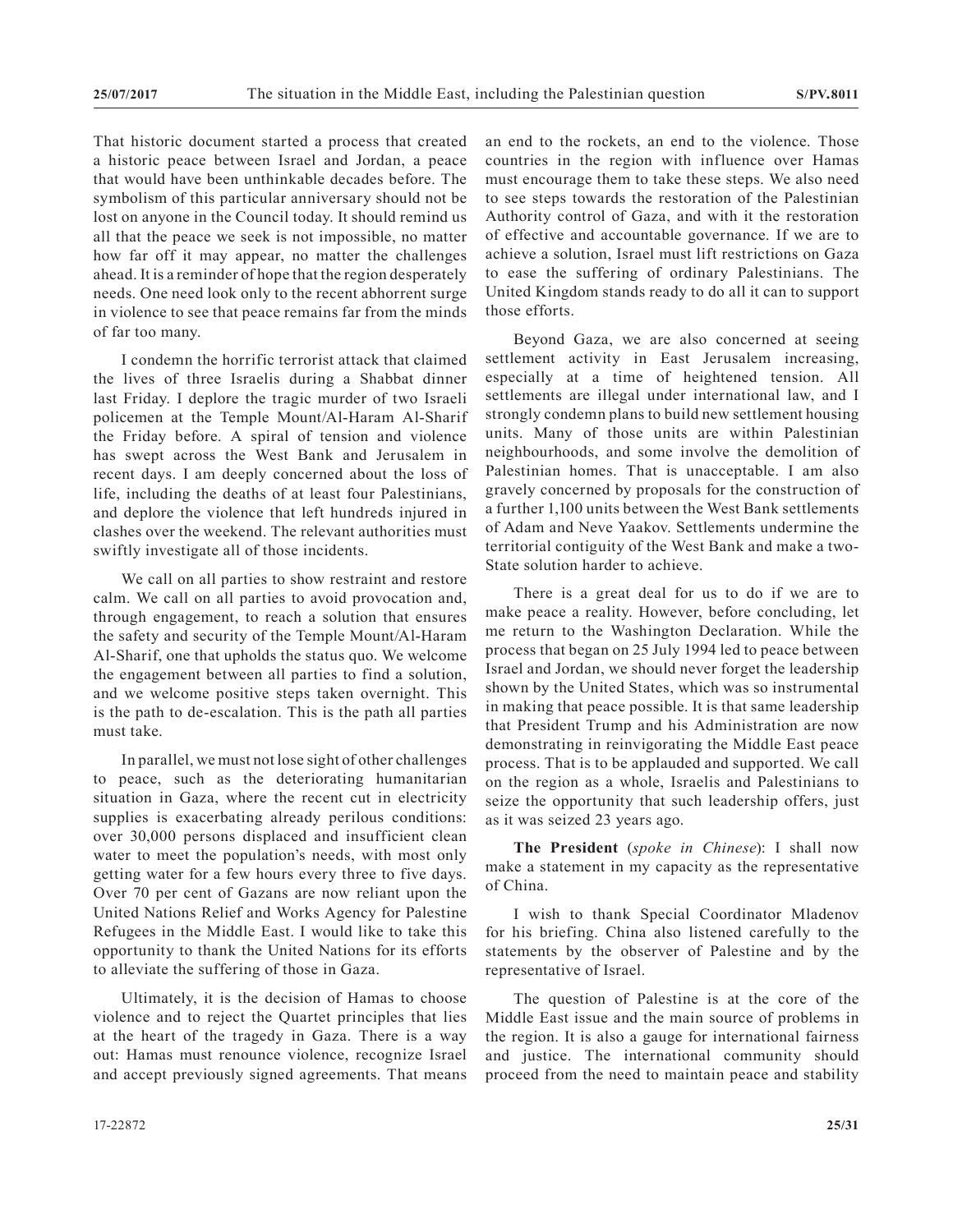in the Middle East and the world, maintain a long-term vision, promote a political settlement of the question of Palestine by addressing both the symptoms and the root causes of the conflict, safeguard the legitimate rights and interests of the Palestinian people, keep the situation between Palestine and Israel from getting out of control and prevent the Middle East from sliding into a broader crisis.

China is a staunch supporter of the just cause of the Palestinian people and an active mediator for peace between Palestine and Israel. Last week, China received a visit by President Abbas of Palestine. In his talks with President Abbas, President Xi Jinping made four proposals related to the promotion of the settlement of the question of Palestine under the new circumstances.

First, he emphasized the importance of a firmly advanced political settlement based on the two-State solution. The two-State solution best fits the reality on the ground and is the most universally accepted option. The parties concerned must continue to work on the basis of the relevant United Nations resolutions, the principle of land for peace and the Arab Peace Initiative. They must also persist in negotiations for a comprehensive, just and lasting settlement of the question of Palestine. China firmly supports the two-State solution and supports the establishment of an independent State of Palestine with full sovereignty, based on the 1967 borders and with East Jerusalem as its capital. We will, as always, play a constructive role for the settlement of the question of Palestine.

Secondly, President Xi Jinping proposed adopting the concept of common, integrated, cooperative and sustainable security. Palestine and Israel are neighbours that cannot be separated. The security of the two countries requires them to cooperate, work together and support each other so as to build common security through joint efforts. China calls for the effective implementation of resolution 2334 (2016). There must be an immediate cessation of all settlement activities on the occupied territories and an immediate adoption of measures to prevent violence against civilians. We also call for an early resumption of peace talks in order to expedite a political solution to the question of Palestine, and thereby fundamentally achieve common and lasting security.

Thirdly, President Xi Jinping called for further coordinating the efforts of the international community and strengthening synergy in the interest of peace.

For some time now, the international community has increased its attention regarding the question of Palestine. The parties concerned have conducted active diplomatic efforts to promote the relaunching of peace talks between Palestine and Israel. The international community should further strengthen coordination and come up with peace-promotion measures that entail joint participation. China is willing to join and support all efforts that are favourable to the political settlement of the question of Palestine. China plans to hold a workshop for peace activities in 2017 for Palestine and Israel in order to provide them with ideas for the settlement of the question of Palestine.

Fourthly, it is necessary to take integrated measures in order to promote peace via development. While promoting political talks, attention should be given to development, especially to the enhancement of the capacities of Palestine for economic development. China views both Palestine and Israel as important partners in the Belt Road initiative. China is willing to work under the concept of development for peace in order to promote Palestine and Israel in engaging in mutually beneficial cooperation, keep open channels for such cooperation and continue to support Palestine to expedite is development. That will help strengthen the basis of peace and harmony and reduce factors that disrupt the peace talks between the two sides.

China has announced an initiative to launch a tripartite dialogue mechanism among China, Palestine and Israel in order to coordinate the implementation of major projects of assistance for Palestine. The four proposals made by President Xi Jinping represent China's new endeavour relating to the settlement of the question of Palestine. It takes into account the current situation as well as the international environment. The proposals also represent the overall direction of China's efforts moving forward regarding the promotion of a political settlement. We hope that the proposals will be met with active responses and support from the parties concerned so that we can work together to achieve a breakthrough in the decades-long unresolved problem at hand.

Recently, the situation in Jerusalem has continued to worsen to the point of becoming extremely dangerous. The top priority now is to ease the tension and confrontations around the Al-Aqsa Mosque compound and achieve a settlement as soon as possible in order to reduce tension and avoid any escalation of the conflict. The Security Council and States in the region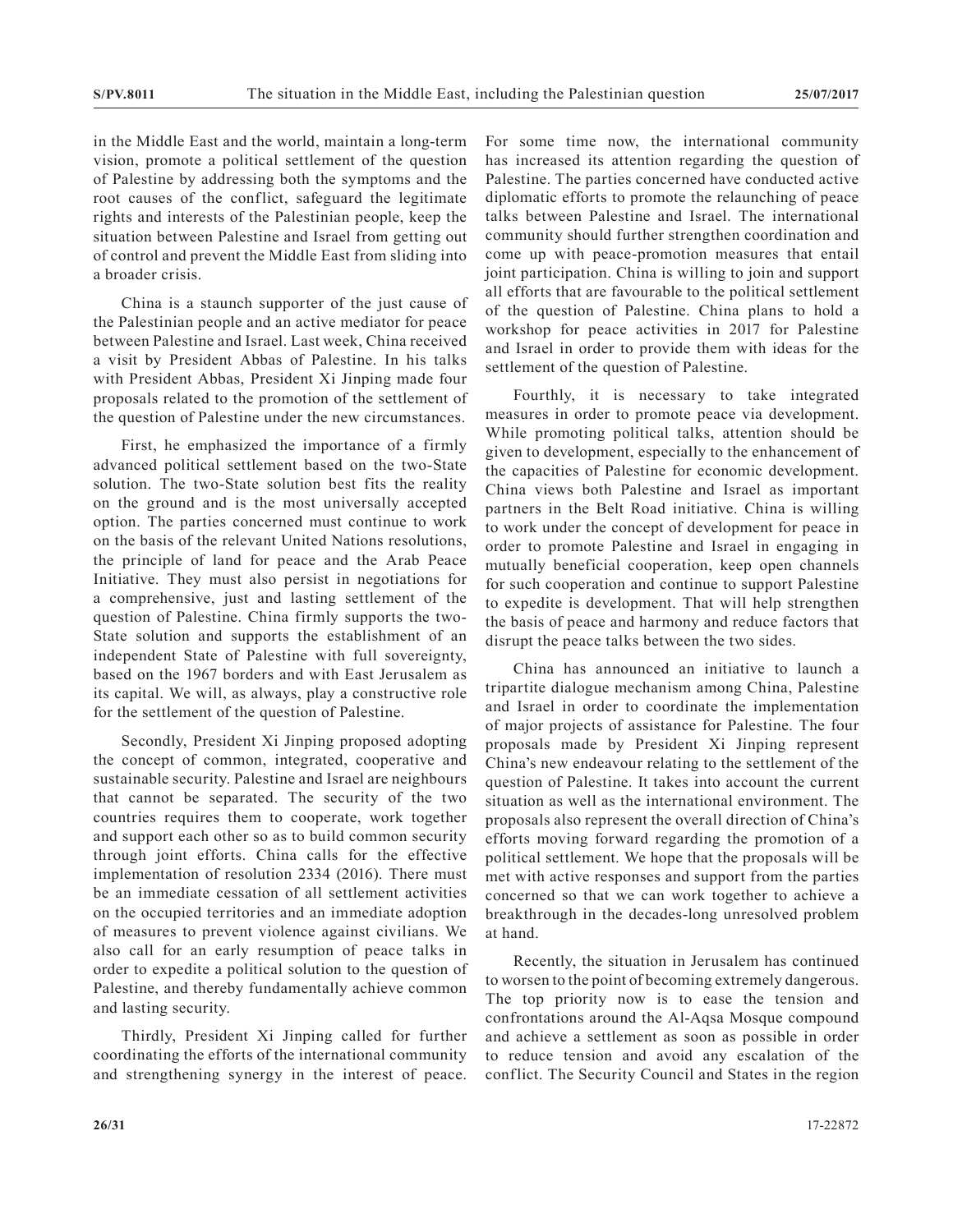need to carry out emergency diplomatic action and do their utmost to engage with the parties concerned in order to calm things down and avoid an escalation of tensions. Any escalation would cause even more serious consequences. The provisions of the relevant Security Council resolutions must be implemented, including the provision that calls for upholding the historic status quo of holy sites in Jerusalem. We have taken note of the initiative taken by Israel today and we hope that the parties concerned will continue their dialogue and communication so as to re-establish calm at an early date.

China is willing to continue to work with all of the parties concerned to promote an early settlement of the current problems and the relaunching of peace talks between Palestine and Israel so as to realize at an early date a comprehensive, fair and lasting settlement of the Palestinian question and establish peace and stability in the Middle East.

I now resume my functions as President of the Council.

I give the floor to the representative of Lebanon.

**Ms. Ziade** (Lebanon): Allow me to start by thanking Mr. Mladenov for his thorough briefing.

The difficult realities in the State of Palestine have been somberly summarized in a report by Human Rights Watch issued on the occasion of 50 years of Israeli occupation:

"At least five categories of major violations of international human rights law and humanitarian law characterize the [Israeli] occupation: unlawful killings; forced displacement; abusive detention; the closure of the Gaza Strip and other unjustified restrictions on movement; and the development of settlements, along with the accompanying discriminatory policies that disadvantage Palestinians."

Lately, we were also reminded of the extent of the shocking Israeli practices in Jerusalem and at the Al-Aqsa Mosque compound: killings, closure and the disproportionate use of force against worshipers and civilians, which constituted a clear attempt to escalate an occupation into a war of religions. Those practices are not only blatant violations of the Charter of the United Nations, principles of international law and resolutions adopted by the Security Council — and in particular of article 4 of The Hague Convention, article 39 of the

Geneva Convention and article 27 of the International Covenant on Civil and Political Rights — to respect peoples' rights to observe and practice their own religion. Suffice it to say, these are deliberate attempts to create new realities on the ground that make the two-State solution an objective that is practically impossible to achieve. It is time to hold Israel accountable and to compel it to cease and rescind all measures to tamper with the historic status quo at the Al-Aqsa mosque and its Esplanade.

Today the international community should be biased to upholding the principles of international law. It is high time to turn our commitment to the principle of land for peace into reality by ending the Israeli occupation and heeding the calls for peace and implementing the Arab Peace Initiative, which was adopted in my country, Lebanon, in 2002, and reiterated by several summits and meetings, the latest being the Arab Summit hosted by Jordan in March.

Turning to my country, since the adoption of resolution 1701 (2006), there has not been a single day during which Israel has not continued to breach Lebanon's sovereignty by land and sea, in total disrespect of its obligation under resolution 1701 (2006). Let me mention only the daily violations of Lebanese airspace by Israeli fighter jets. Despite all such flagrant violations, multiple smear campaigns, false allegations and threats by Israel to send my country back to the dark ages, the Government of Lebanon remains firm in its commitment to the full implementation of resolution 1701 (2006), not only to preserve the gains of our collective investment in security and stability, but rather to multiply them.

It is in that context that my Government yet again encourages the Secretary-General to expedite his good-offices efforts and looks forward to receiving the results of the efforts of the Special Coordinator on the delineation of the disputed maritime border and exclusive economic zone between Lebanon and Israel, while emphasizing that the non-resolution of this issue shall remain a source of conflict that threatens peace and security in our region.

Furthermore, my Government will also submit a request to renew the mandate of the United Nations Interim Force in Lebanon (UNIFIL) for one year without any changes. Only a capable and efficient UNIFIL can maintain stability and security in the south of Lebanon, in particular in the light of the volatile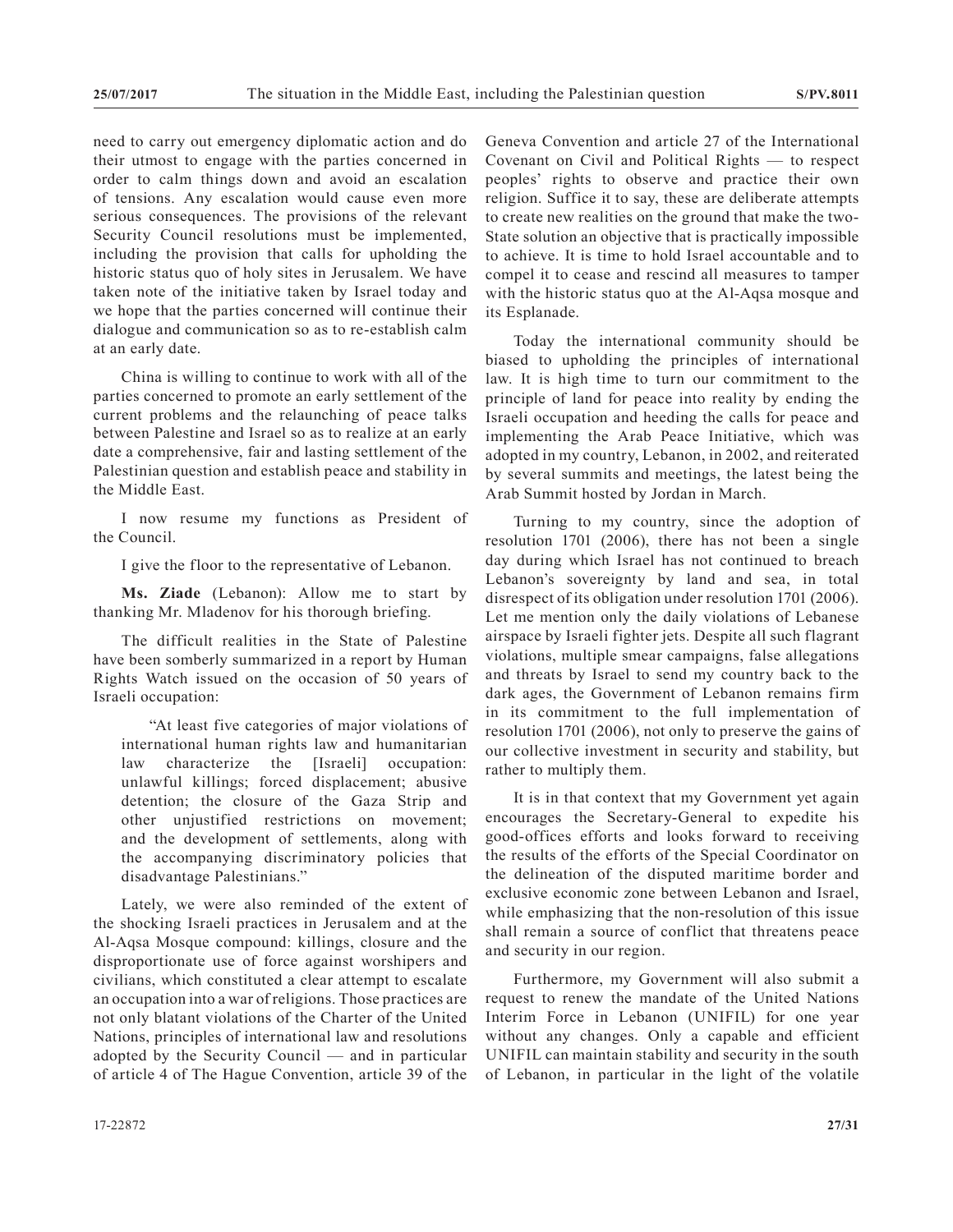situation in region. As for the partnership between the Lebanese Armed Forces (LAF) and UNIFIL, my delegation would like to take this opportunity to express its deep appreciation to all troop-contributing countries — a good number of them are around the table today or otherwise present in the Chamber — for their sacrifices and noble determination to protect civilians and to ensure full respect for Lebanon's sovereignty.

Our meeting today coincides with the visit of the President of the Council of Ministers to Washington, D.C., which was preceded by visits to the European Union and other friendly countries, with the sole objective of emphasizing the economic, social and security challenges facing my country and, most important, to reiterate our calls to assist Lebanon in its efforts to address the situation of refugees and their host communities and to strengthen the LAF capabilities in its commendable fight against terrorism.

All of those efforts are deeply rooted in the importance of protecting and preserving Lebanon as a model for the region: promising democracy, a liberal system, leadership in combating terrorism and a beacon of diversity and coexistence in a region raging with fear and exclusion. Let right prevail in the Middle East and for its peoples.

**The President** (*spoke in Chinese*): I now give the floor to the representative of Jordan.

**Ms. Bahous** (Jordan) (*spoke in Arabic*): First and foremost, I would like to thank you, Mr. President, for your able and wise leadership of the Security Council throughout the month of July. I would also like to thank Mr. Nickolay Mladenov, Special Coordinator for the Middle East Peace Process and Personal Representative of the Secretary-General to the Palestine Liberation Organization and the Palestinian Authority, for his very in-depth briefing.

The Council is meeting today in the light of the grave events that recently took place in the Middle East. Some States in the region are undergoing deep-rooted crises to which a political and humanitarian solution has not been found. Other countries are wracked by terrorism, while still others do not have the financial capacity to help their citizens when they are in dire need. The dangerous situation at the Holy Esplanade and at the Al-Aqsa Mosque is escalating tensions and risks exacerbating the crisis, threatening to plunge us into an era of despair and allowing extremists to use the situation to their own nefarious ends to further undermine peace across the broader region beyond Israel and Palestine.

Jordan would like to warn about the potential repercussions of what has been happening recently — and continues to happen — in Jerusalem, which could lead to a destabilization of the region and constitutes a serious threat to peace. That could have a devastating impact on the region and could plunge us into a religious war, which would open the doors to further terrorism and exploitation of the roots of the conflict for criminal practices, and not just in our region but beyond. In order to address those tensions, a number of emergency measures will need to be taken.

First, Israel must respect the historic and legal status quo and must allow for full and immediate access by worshippers to Al-Aqsa Mosque, without any restrictions. It must also put an end to its unilateral measures to impose a new reality on the ground in the region, which are a violation of its international legal obligations as the occupying Power.

Secondly, the international community must shoulder its responsibilities and put an end to the tensions by respecting the historic and legal status quo of the holy sites and by compelling Israel, the occupying Power, to respect the legal obligations incumbent upon it.

Thirdly, the international community must unite its efforts, including within the Security Council, to prevent an escalation of the violence and prevent the situation from spiralling out of control. It must do so by tackling the deep-rooted causes that have led to this tension, as well as recent events, including steps taken by Israel to change the situation and conditions on the ground.

More must be done to put an end to tension, to restore peace and to prevent a deterioration of the situation. Jordan is working to those ends. We are also working in order to ensure that the holy sites are fully accessible. We will continue our efforts with our partners and our friends. Under the leadership of His Majesty King Abdullah II ibn Al Hussein, we will not let up in our diplomatic efforts. As the Custodian and sponsor of Muslim and Christian holy places in East Jerusalem, he will continue to take all the necessary steps to ensure that the holy sites are respected, to guarantee peace and to ensure that conditions conducive to peace and stability are in place. Such steps will be taken with the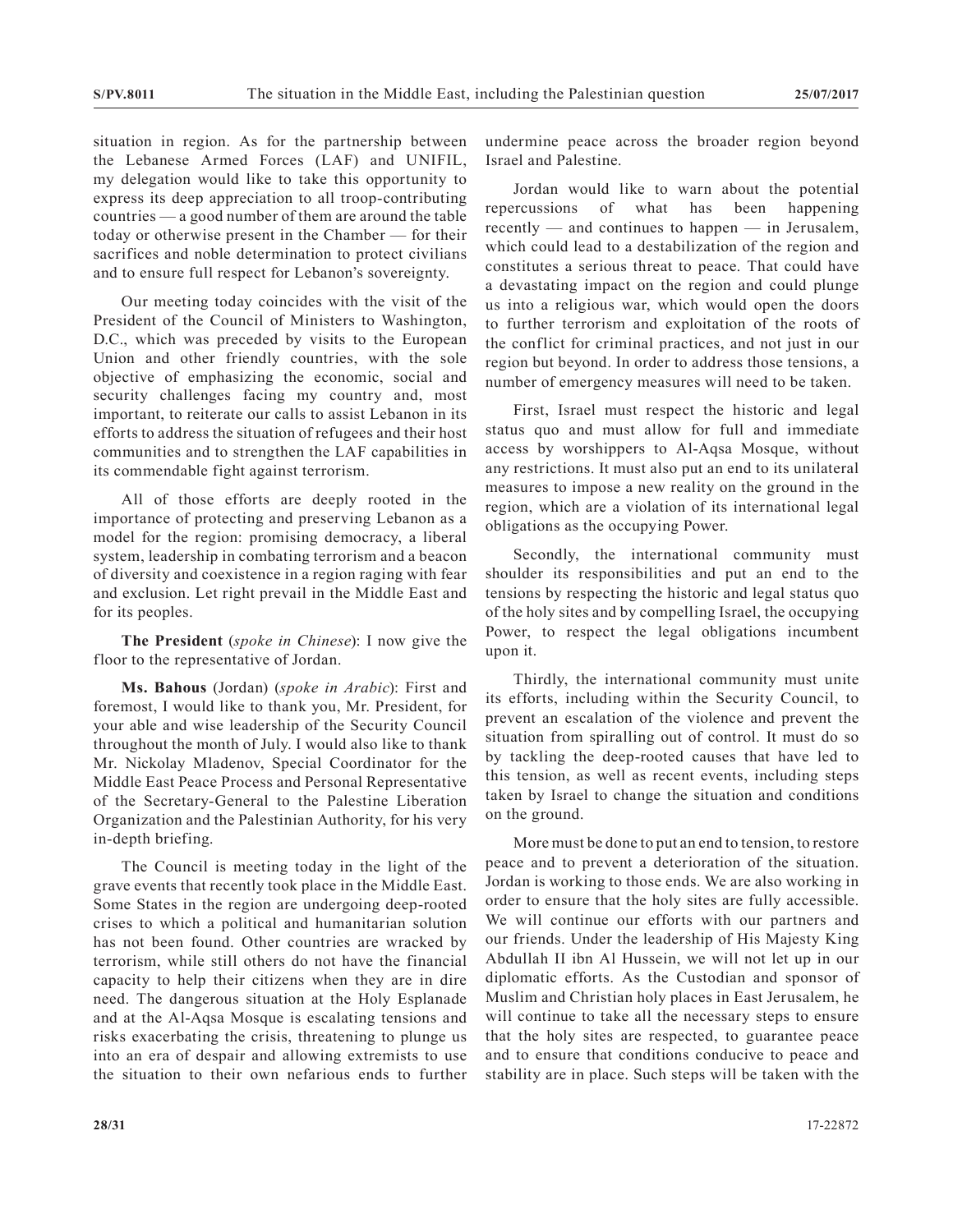overarching goal of resolving the conflict on the basis of a two-State solution.

I would like to underscore the appeal made by Jordan that an emergency ministerial-level meeting of Arab States be conveyed to consider possible pathways and courses of action to respond to this issue. As the historic Hashemite Custodian and sponsor of Muslim and Christian holy places in East Jerusalem, Jordan will continue its efforts to rebuff any attempt to undermine the holy character of these sites. We will stand firm against any act of aggression and any attempt to try to cut of access to the Al-Aqsa Mosque or the entire Esplanade of mosques. We will do so through all legal and diplomatic means at our disposal. We will in no way let up in our tireless efforts and determination to find a solution to this conflict. The lack of such a solution would cause us to remain in the vicious cycle of violence and instability, would prevent people from living in peace and prosperity and would not allow us to realize the future that the peoples of the region deserve.

In the light of other events that have taken place in the region, Jordan would like to take this opportunity to reiterate that putting an end to the Syrian crisis will require a comprehensive political solution that guarantees peace and stability and the unity of Syrian territory. We have spared no effort in terms of our participation in the political efforts under way to put an end to the deaths and violence in Syria. As such, together with the United States and the Russian Federation, we have been able to put together an agreement to support the ceasefire and to put an end to the escalation of violence in south-west Syria. That is a crucial step towards reaching a complete cessation of hostilities in order to usher in stability in Syria. It is also a key step towards a political solution that will preserve the territorial integrity, the freedom, the independence and the sovereignty of Syria.

We would like to reiterate our determination to tackle terrorism and to destroy terrorist organizations and their affiliates. In that regard, we reiterate that the region will not know security and stability without the eradication of terrorist organizations, which lead people astray and employ what should be peaceful, religious principles and beliefs for their own nefarious ends.

We would like to congratulate our Iraqi brethren for their recent success, with the support of international forces, in wresting control of Mosul from the clutches of Da'esh. We also reiterate our full support to Iraq and

In addition, we support the efforts and actions of the international coalition and the international community to support the legitimate Government in Yemen to put an end to the crisis on the basis of implementation mechanism, the outcome of the National Dialogue Conference and resolution 2216 (2015).

In conclusion, we reiterate that more needs to be done to address the core issue in the Middle East, that is, the question of Palestine, which must be dealt with in order to resolve all other issues in the region. Indeed, a lasting, fair and comprehensive solution to the Israeli-Palestinian crisis is key to unlocking the other crises in the region. That is why we must make serious efforts to put an end to what appears to be an insurmountable crisis that has dragged on for far too long, so as to address Palestinian and Israeli concerns and resume direct negotiations between Israel and Palestine that usher in lasting peace. In doing so, we must take into account all final-status issues related to key national interests, including those overseen by Jordan.

**The President** (*spoke in Chinese*): I now give the floor to the representative of Brazil.

**Mr. Estrada Meyer** (Brazil): I thank the delegation of China for convening this important debate. I also thank the United Nations Special Coordinator for the Middle East Peace Process, Mr. Nickolay Mladenov, for his informative briefing. We believe that the United Nations as a whole — and the Security Council in particular — has a leading responsibility in seeking sustainable solutions for the complex and prolonged conflicts affecting the Middle East.

As the Security Council prepares to discuss the annual renewal of the mandate of the United Nations Interim Force in Lebanon (UNIFIL), allow me to stress the vital role played by UNIFIL in maintaining peace and stability in a vulnerable region. A particularly relevant component of the mission is its Maritime Task Force (MTF), which we have had the honour and responsibility of leading for over six years now. The MTF has successfully performed key security and humanitarian activities, ranging from the seizing arms, ammunition and illegal drugs to rescuing migrants and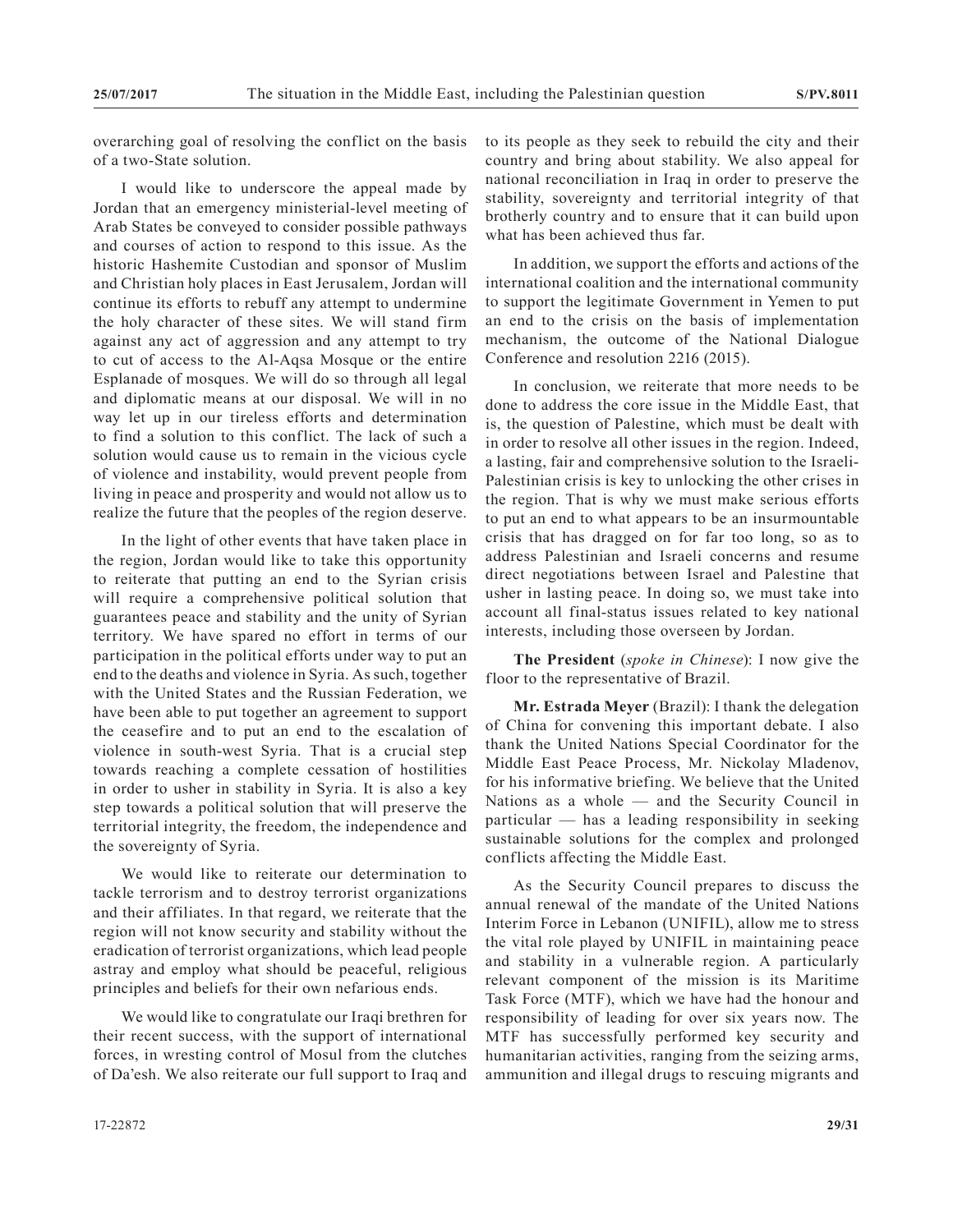refugees in the Mediterranean Sea. The Task Force also contributes to regional economic development by establishing a safer environment for maritime trade. Its core assignments — to prevent violations of the arms embargo and to train members of the Lebanese Navy — contribute to the maintenance of calm and stability in the region and remain as indispensable as ever.

The continued significance of the MTF was confirmed by the latest report of the Secretary-General on the implementation of resolution 1701 (2006):

"[t]he UNIFIL Maritime Task Force has proved its operational effectiveness in its maritime interdiction operations at the request of the Government of Lebanon. [...] Those operations are a significant deterrent against the illegal entry of weapons or related materiel. Daily interaction and exercises with the Lebanese Armed Forces Navy have helped develop the Navy." (*S/2017/591, para. 70*)

It is imperative to ensure that UNIFIL and the MTF continue to enjoy the strong political support of the Security Council, as well as adequate resources to carry out their mandate. That will be especially important in the context of considering the proposals from the strategic review conducted by the Secretariat earlier this year.

Turning to the question of Palestine, a highly symbolic milestone was reached last month: the fiftieth anniversary of the ongoing occupation of East Jerusalem, Gaza and the West Bank. During the recently held United Nations Forum to Mark Fifty Years of Occupation, Brazil expressed its deep regret that the Palestinian right to a sovereign and independent State has not yet been fulfilled — almost 70 years after the adoption of General Assembly resolution 181 (II) and 50 years after the adoption of Security Council resolution 242 (1967).

The recent electricity crisis in Gaza is yet another reminder of the severe social, economic and humanitarian consequences of the occupation. Brazil has consistently underscored that the two-State solution is the only just and acceptable solution to the conflict, with Israel and Palestine living side by side in peace and security, within internationally recognized and mutually agreed borders. As stressed by the Secretary-General,

"[r]esolving the Israeli-Palestinian conflict will remove a driver of violent extremism and terrorism in the Middle East and open the doors to cooperation, security, prosperity and human rights for all." (*SG/SM/18595-GA/PAL/1389*)

We are deeply concerned about the recent incidents of violence in East Jerusalem. We regret all loss of life and call on all parties to reduce tensions and avoid further escalation.

Recent developments concerning the crisis in Syria continue to demand the attention of the Security Council. It is key that the political dimension of the negotiations on Syria — the Geneva process — and the security initiatives encompassed by the Astana process continue to advance hand in hand. Strengthening the ceasefire regime is a fundamental component of international efforts to find a political resolution to the conflict, in line with resolution 2254 (2015), including the commitments to the unity, independence, territorial integrity, and non-sectarian character of Syria. In that regard, we took note with interest of the memorandum that creates four de-escalation areas in the Syrian Arab Republic, signed last May, as well as the recent announcement by Russia, the United States and Jordan of measures to stabilize some of those regions. Such security measures create positive momentum and make it ever-more essential to advance on the political track. We need to ensure that the de-escalation zones serve as a step towards peace and the alleviation of the humanitarian situation.

Brazil reiterates its deep concern with regard to allegations of the use of chemical weapons in Syria. We highlight the need for a full, impartial and comprehensive investigation of all reported incidents, such as those at Khan Shaykhun and Um-Housh, including visits to all the relevant sites.

Lastly, with regard to Iraq, Brazil congratulated the Government of Prime Minister Haider Al Abadi and the Iraqi people on the liberation of Mosul, announced on 10 July. That was a milestone in the fight against international terrorism, as well as a decisive step towards consolidating security, stability and the territorial integrity of the country. Many challenges remain in ensuring the safe and dignified return of displaced persons and extending State authority and the rule of law in the liberated areas. We hope that important victory will be followed by a successful